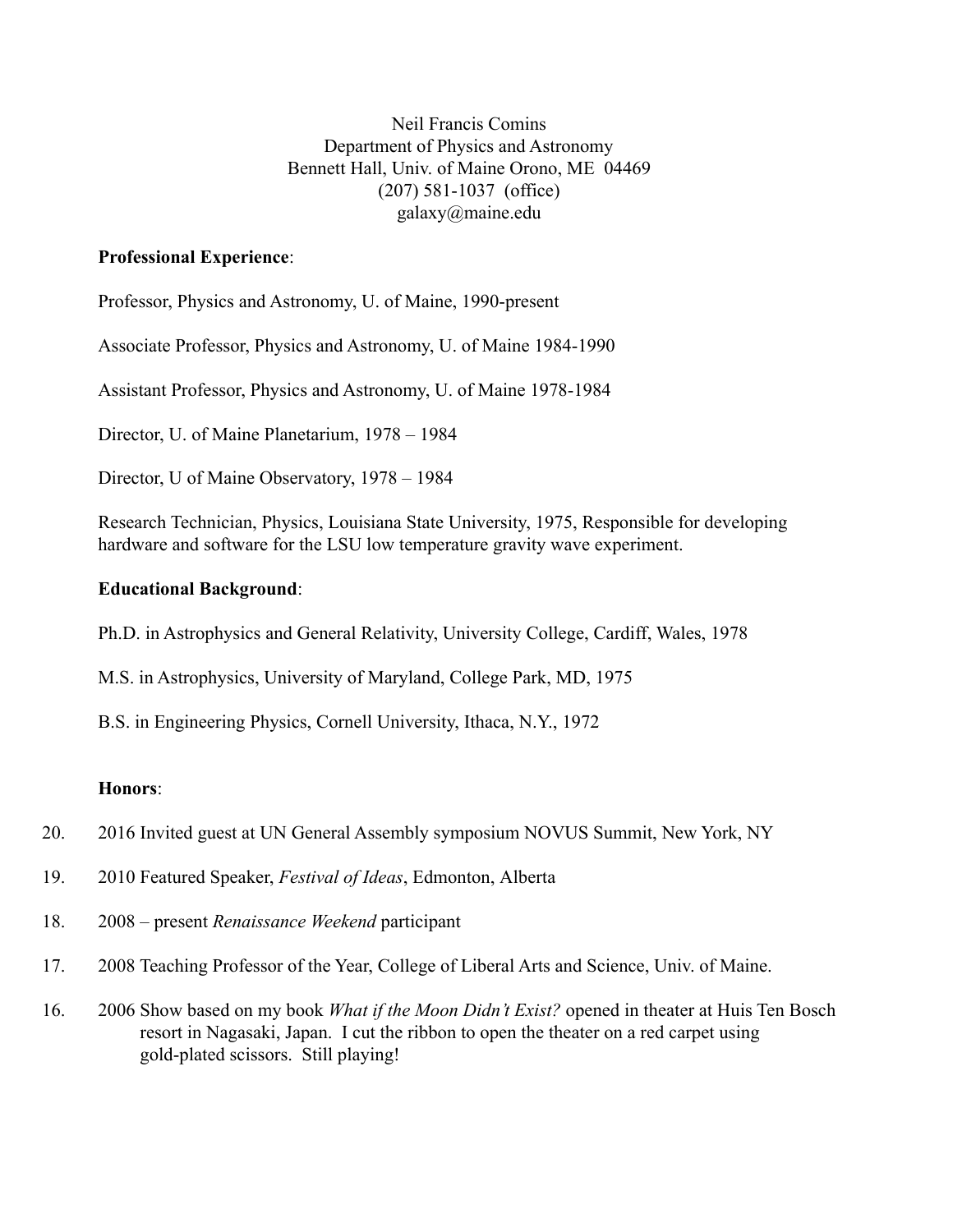- 15. 2005 *What if the Moon Didn't Exist?* selected as theme for Mitsubishi's pavilion at the World Expo, Aichi, Nagoya, Japan
- 14. 2001 Nominated, Professor the Year, University of Maine, by Sigma Phi Epsilon fraternity.
- 13. 2001 2015 Trustee, Challenger Learning Center, Bangor, ME
- 12. 2000 Professor of the Year, University of Maine, elected by Alpha Phi sorority
- 11. 1987-1988 NASA-ASEE (American Society for Engineering Education) summer faculty fellow, NASAAmes Research Center, Moffett Field, CA
- 10. 1986 University of Maine Summer Faculty Research Fellow
- 9. 1984 Elected member of *Sigma Xi* science research honor society.
- 8. 1984 present Harlow Shapley Lecturer in astronomy for the American Astronomical Society.
- 7. 1983 My graduate research cited in Chandrasekhar's Physics *Nobel Prize* lecture.
- 6. 1980 1981 NASA-ASEE Summer Faculty Fellow at NASA Ames Research Center, California
- 5. 1979 University of Maine Summer Faculty Research Fellow
- 4. 1977 Honorable Mention Gravity Research Foundation Essay "On the Ergoregion Instability", with B.F. Schutz
- 3. 1976 Rotary International Fellow, University College, Cardiff, Wales
- 2. 1974 Outstanding Student, Erice Advanced Sch. of Astrophysics, Sicily
- 1. 1968 National Merit Scholar

## **Professional Memberships:**

Fellow, Royal Astronomical Society Full Member, American Astronomical Society Full Member, International Astronomical Union Member, Author's Guild Member, Sigma Xi scientific research society Mentor, The Mentor Project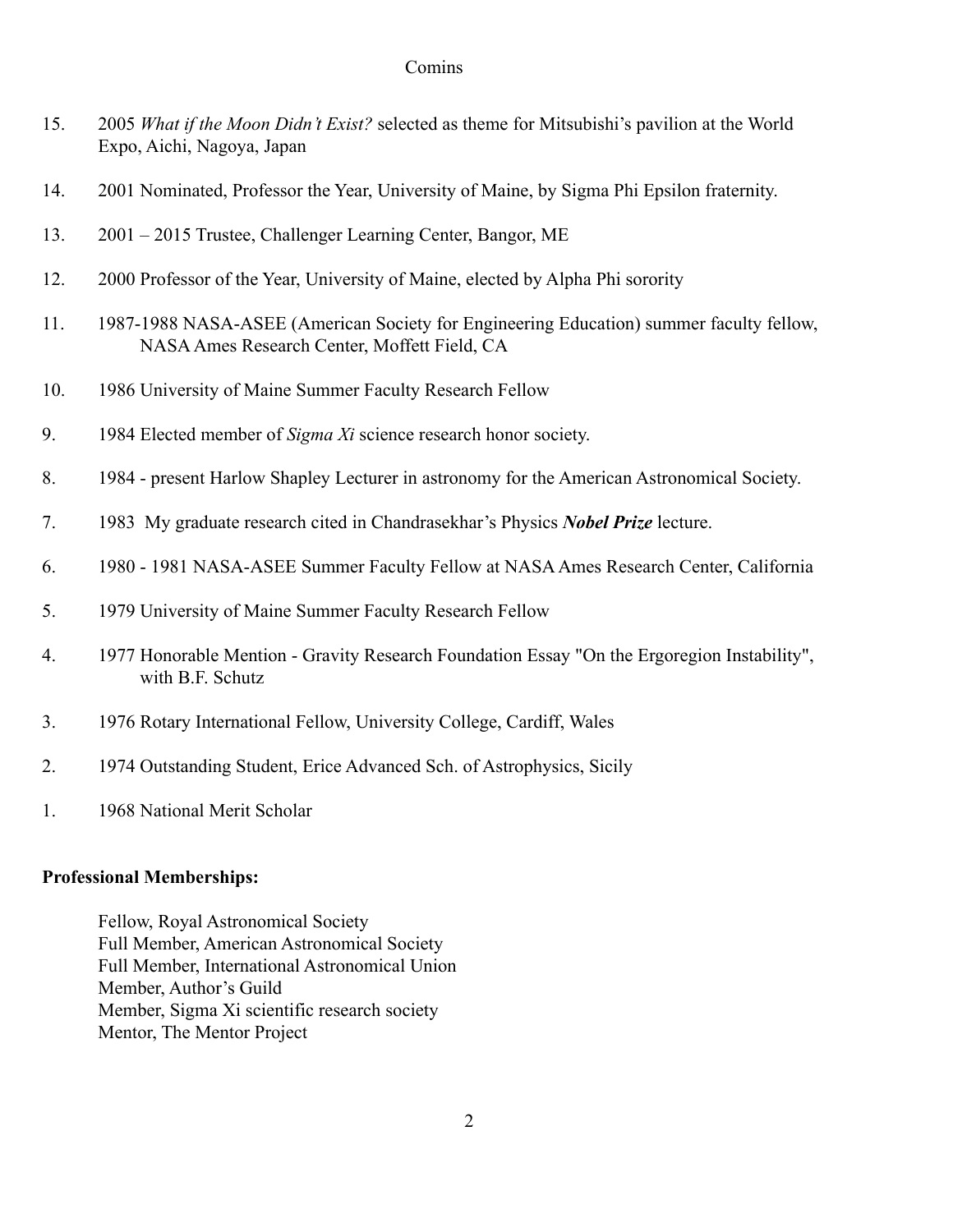## **PUBLICATIONS**:

## **Books**:

*What If The Moon Didn't Exist?: Voyages To Worlds The Earth Might Have Been* published December, 1993 by HarperCollins. The book explores how the Earth would have been different under different astronomical conditions as well as how our present Earth might be different as a result of human activities. Published in hardback and paperback, it has gone through seven printings. Translated into Hungarian and Japanese, where it was a best seller for six months.

Discovering the Universe  $4<sup>th</sup> - 11<sup>th</sup>$  editions, replacing William J. Kaufmann, III (deceased). Published by W.H. Freeman & Co., 1996 – present Undergraduate College Textbook. Released in March, 1996, the 4<sup>th</sup> edition was the best-selling introductory college astronomy text of the 1990s. Translated into German, French, Portuguese.

*Discovering the Universe* media edition, with William J. Kaufmann, III (deceased). Published by W.H. Freeman & Co., 1998 Undergraduate College Textbook.

Discovering the Essential Universe  $1<sup>st</sup> - 6<sup>th</sup>$  editions. Published by W.H. Freeman & Co., 2001 present, Undergraduate College Textbook.

*Heavenly Errors: Misconceptions About the Real Nature of the Universe*, 2001, Columbia University Press, June 2001. Book about common misconceptions in astronomy. Translated into Japanese and German.

*The Hazards of Space Travel: A Tourist Guide* 2007 Villard Press. Translated into Japanese and Korean.

*Discovering the Universe: From the Stars to the Planets* with William J. Kaufmann, III (deceased) Published by W.H. Freeman & Co., Undergraduate College Textbook.

*What if the Earth Had Two Moon? and Nine Other Thought-provoking Speculations on the Solar System* 2010, St. Martin's Press

*The Traveler's Guide to Space: For One-Way Settlers and Round Trip Tourists*, 2017, Columbia University Press. Translated into Mandarin, Cantonese, Italian, Turkish. Nominated for the Eugene M. Emme Astronautical Literature Award.

# **Editorial Activity**

Member, Editorial Board, *Annual Editions*, 98-99, 99-00, 00-01, 01-02 02-03 03-04 Published by Dushkin/McGraw Hill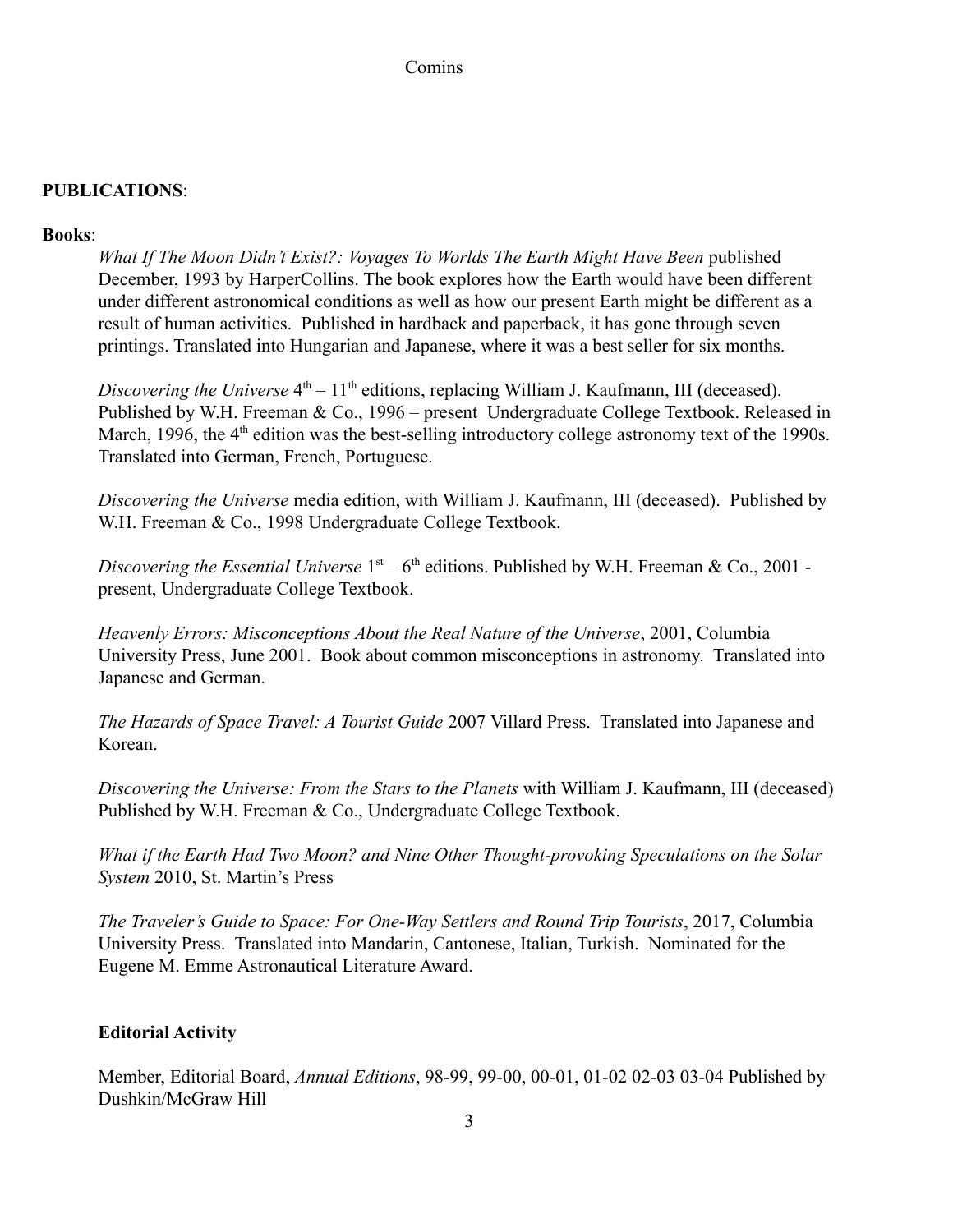Member, Review Committee, *Earth and Sky* radio show 1996 - 2008.

Book reviewer, *American Journal of Physics* 2013 - present Article Reviewer: *Astrophysical Journal*; *Astronomy and Astrophysics; American Journal of Physics*; *Astronomy Education Review; California Space Institute*; *NSF; NASA; Harcourt, Brace, Jovanovich; West Educational Publishing; McGraw-Hill Publishing; Wadsworth Publishing; Academic Press; Houghton-Mifflin Publishing, The Physics Teacher*

## **Magazine Articles**:

- 19. *A Student's Guide to General Relativity* book review of book by Norman Gray, April 2019 (American Journal of Physics)
- 18*. What Really Causes Tides,* 2017 *In the Trenches* (National Assoc. of Geoscience Teachers)
- 17. *Space Tourism Now and in the Near Future,* (March 16) 2017 *Mechanix Illustrated*
- 16. *Taking on Astronomy Misconceptions Isn't Easy,* with Andrej Favia and David Batuski, August 2016, *Physics Today*
- 15. *What would happen to Earth if the Moon was only half as massive?* 2008, Scientific American on-line.
- 14. *Get the Hole story* (June) 2002 *Astronomy* Magazine
- 13. *Beyond the Pale*, (May) 2002 *Astronomy* Magazine
- 12. *We are all star stuff,* (January) 2001 *Astronomy* Magazine
- 11. *Facts and Fiction about Planetary Rings,* (July) 1998 (cover story) *Astronomy* Magazine
- 10. *Life on an Older Earth,* (March) 1993, *Astronomy* Magazine
- 9. *Life on a Metal-Poor Earth*, (October) 1992, *Astronomy* Magazine
- 8. *A New Slant On Earth*, (July) 1992, *Astronomy* Magazine
- 7. *Life Around a Larger Sun*, (May) 1992, *Astronomy* Magazine
- 6. *Seeing the World Through Infrared Eyes,* (June) 1991, *Astronomy* Magazine
- 5. *Life Near the Center of the Galaxy,* (April) 1991, *Astronomy* Magazine
- 4. *The Earth Without the Moon,* (February) 1991, *Astronomy* Magazine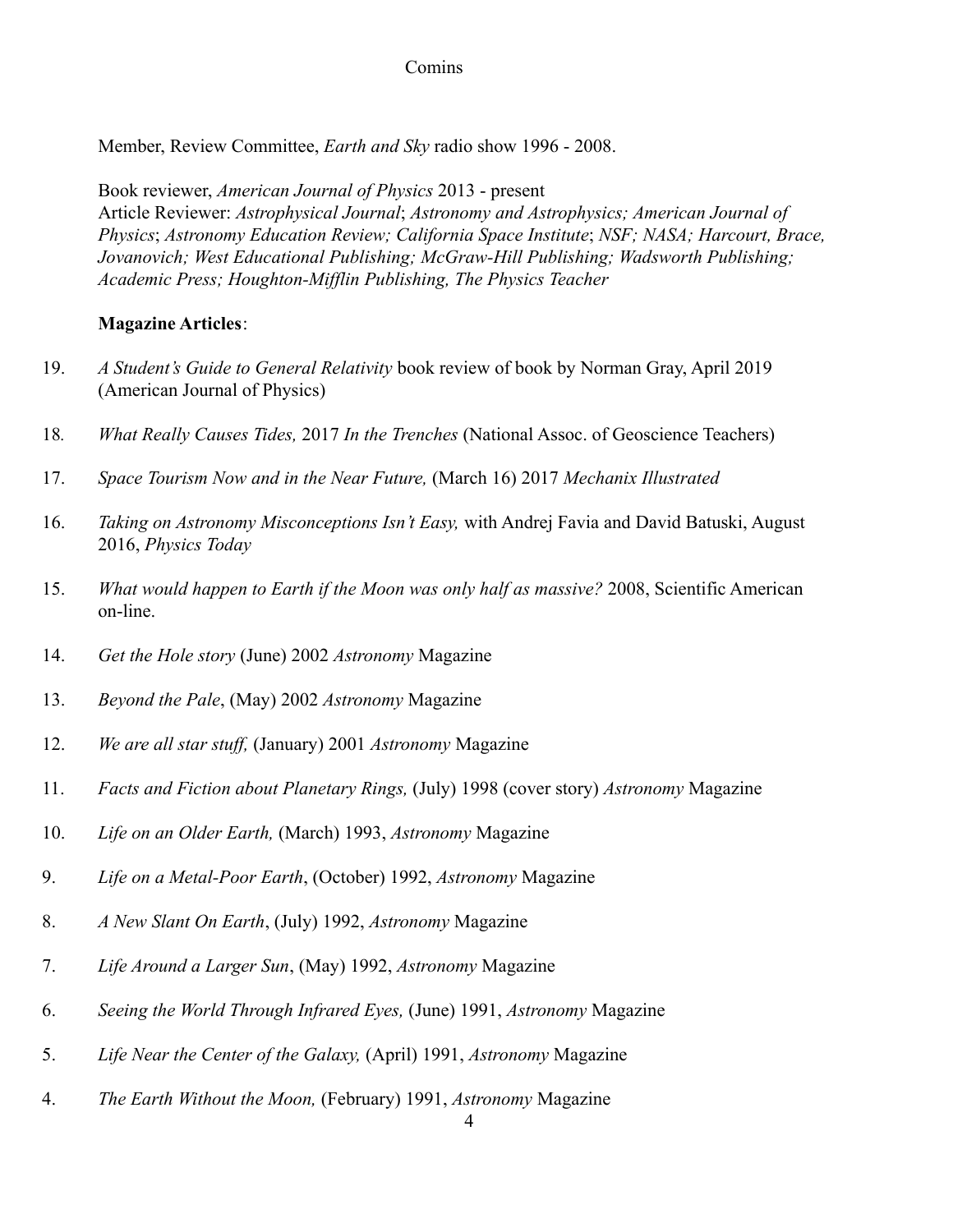- 3. *Galactic Collisions on your Computer*, December 1988, with Michael Schroeder, *Astronomy* Magazine
- 2. *Star Birth: Against the Odds,* September 1988, with Steve Stahler, *Astronomy* Magazine, Kalmbach publishers
- 1. *Forces that Shape Spiral Galaxies*, December 1987, with Larry Marschall, *Astronomy* Magazine, Kalmbach Publishers

# **Other Publications:**

- 3. *Stellar 28* Constellation board game, Kendall/Hunt 1981. Used to teach the stars and constellations.
- 2. AST-109 Course skeleton book, used to help college students organize their astronomy lecture notes. Based on the paradigm adopted by most medical schools for most of their courses. Published by Kendall/Hunt.
- 1. *Astronotes: Organizing for Success* 2010 Freeman Custom Publishing, then U. M. Press.

# **Research Articles:**

- 51. *Triggering interest with Minecraft: Effects of a hybrid summer camp on STEM interest and engagement.* Lane, H. C., Yi, S., Gadbury, M., Comins, N., Henhapl, J., Rivera-Rogers, A., & Ginger, J (2021). *Technology, Mind, and Behavior*: *Innovations in Remote Instruction.*
- 50. *A Taxonomy of Minecraft Activities for STEM* H. Chad Lane, Sherry Yi, Brian Guerrero, Neil F. Comins, (2017), Proceedings of the 25<sup>th</sup> International Conference on Computers in Education. New Zealand: Asia-Pacific Society for Computers in Education
- 49. *Minecraft as a Sandbox for STEM Interest Development: Preliminary Results* H. Chad Lane, Sherry YI, Brian Guerrero, Neil Comins, Chen, W.et al. (Eds.) (2017). Proceedings of the  $25<sup>th</sup>$ International Conference on Computers in Education. New Zealand: Asia-Pacific Society for Computers in Education
- 48. *A Direct Examination of College Student Misconceptions in Astronomy II. Validity of the Astronomy Beliefs Inventory.* with Andrej Favia, Geoffrey Thorpe. 2015, Vol 1, No.3 Journal and Review of Astronomy Education and Outreach.
- 47. *A Direct Examination of College Student Misconceptions in Astronomy I. The New Instrument* with Andrej Favia, Geoffrey Thorpe, David Batuski. 2014, Vol 1 No.1, Journal and Review of Astronomy Education and Outreach.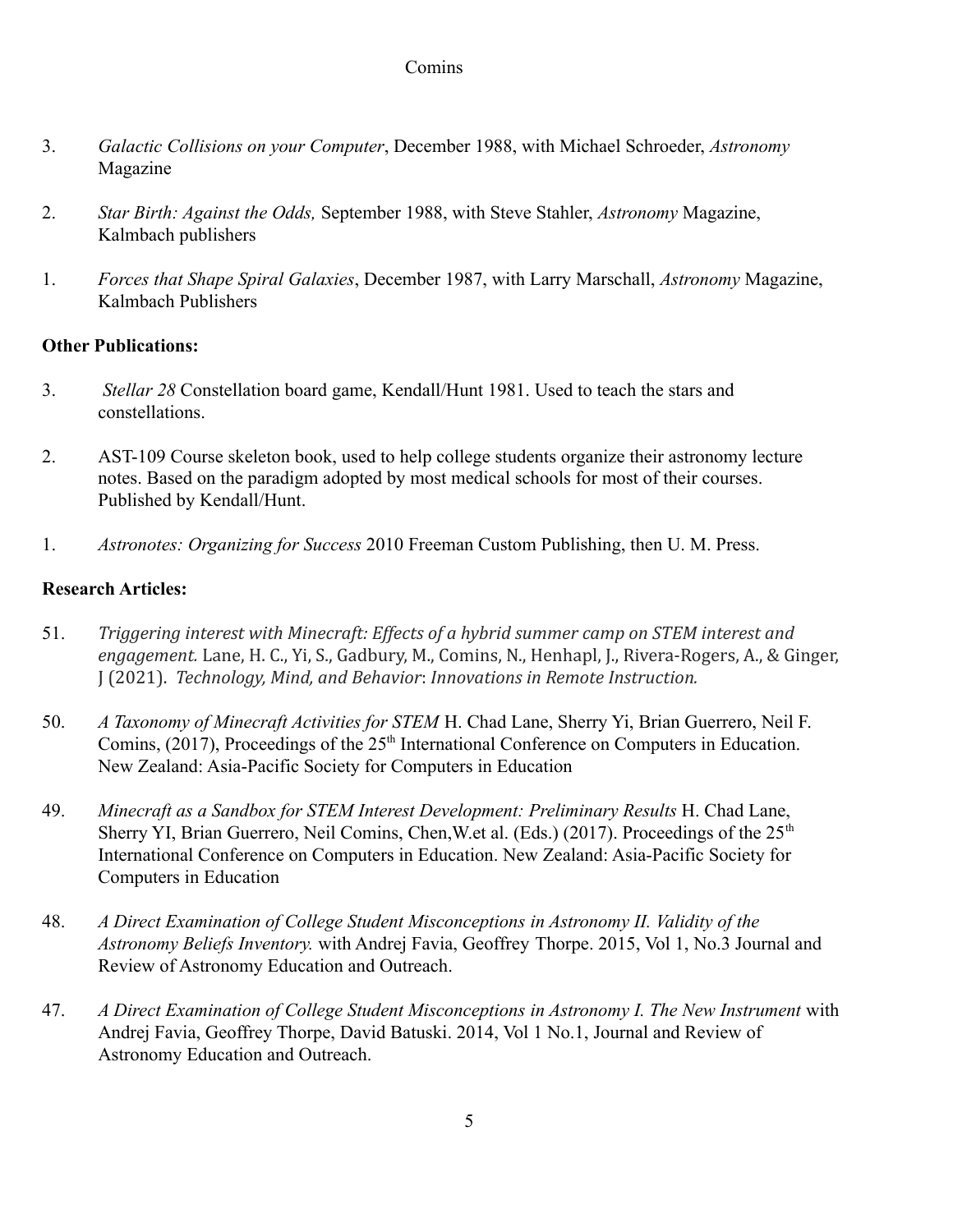- 46. *The elements of item response theory and its framework in analyzing introductory astronomy college student misconceptions. I. Galaxies,* with A. Favia and G.L. Thorpe, 2012 arXiv:1206.2302
- 45. *A Mechanism for the Present-Day Creation of a New Class of Black Holes*, with A.P. Hayes, 2011, arXiv: 1104-2501
- 44. *Persistent Spiral Structure in Disk Galaxy Simulations,* January 2001, Bulletin, American Astronomical Society
- 43. *An In-Your-Face Approach to Student Misconceptions About Astronomy,* January 2000, Bulletin of the American Astronomical Society, Vol. 31, p 1530
- 42. *A Method to Help Students Overcome Astronomy Misconceptions,* Nov. 2000, The Physics Teacher V. 38, No. 8.
- 41. *Sloshing in High-Speed Galaxy Interactions*, Neil F. Comins, Thomas Zeltwanger, R.V.E. Lovelace, Astrophysical Journal 543, 669, 2000
- 40. *Identifying and Addressing Astronomy Misconceptions in the Classroom,* in New Trends in Astronomy Teaching, IAU Symposium 162, 1998, Oxford University Press
- 39 *One Armed Spiral Waves in Galaxy Simulations With Counter-Rotating Stars,* 1997, Neil F. Comins, R.V.E. Lovelace, Thomas Zeltwanger, & Peter Shorey, The Astrophysical Journal Letters, Vol 484, l33
- 38. *What If the Moon Didn't Exist?* January, 1996, teaching article in Universe in the Classroom, published by the Astronomical Society of the Pacific
- 37. *Addressing Common Astronomy Misconceptions in the Classroom*, for poster paper at Astronomical Society of Pacific meeting, June 1995
- 36. *What If the Moon Didn't Exist and Other Questions Students Learn From*, for Keynote speech at Astronomical Society of Pacific meeting, June 1995
- 35. *Misconceptions About Astronomy: Their Origins,* Neil F. Comins, in the Proceedings of the Third International Seminar on Misconceptions in Science and Mathematics, June 1993, Cornell University, Ithaca, N.Y.
- 34. *Misconceptions About Astronomy: Their Origins and Effects on Teaching*, Neil F. Comins, 1993, Bulletin of the American Astronomical Society, Vol 25, No. 4, p1430.
- 33. *Relaxation and Thermalization in Spiral Galaxies Mediated by Spiral Wave Scattering,* R.G. Hohlfeld, D. Shalit, N.F. Comins, and G.v.H. Sandri, 1993, Bulletin of the American Astronomical Society, Vol 25, No. 4, p1411.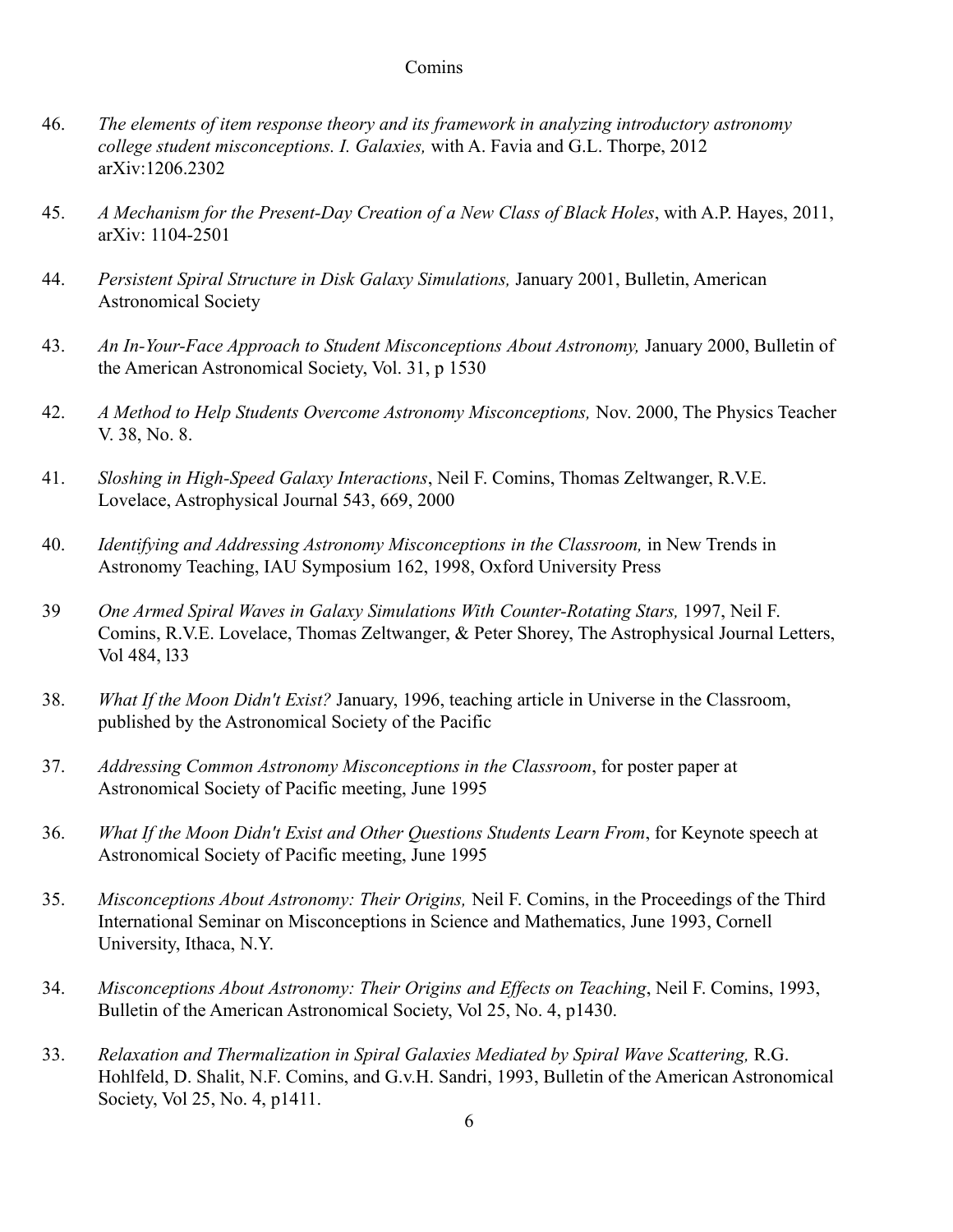- 32. *Coupled Cloud/Star Simulations of Disk Galaxies*, M.J. Currier, N.F. Comins, and P.A. Shorey, 1993, Bulletin of the American Astronomical Society, Vol 25, No. 4, p1411.
- 31. *N-body Simulations of Disk Galaxies: Parameters Revisited*, with Andrew Rivers and Peter Shorey, 1993, Bulletin of the American Astronomical Society.
- 30. *Implementation of Particle-in-Cell Stellar Dynamics Codes on the Connection Machine-2,* Robert Hohlfeld, Neil Comins, Dan Shalit, Peter Shorey, 1993, Journal of Supercomputing, 7, 417-436
- 29. *The Extraordinary Radio Source 3C 442*, with Frazer Owen, The Astrophysical Journal, 382, 108-114, Nov 1991.
- 28. *Numerical Simulations of Nonequilibrium Stochastic Evolution of Disk Galaxies,* with Steven Shore, Astronomy and Astrophysics (European Journal), November, 1990, 237, 345.
- 27. *Numerical Simulations of Nonequilibrium Galactic Evolution in Disk Galaxies*, with Steve Shore, Astronomy and Astrophysics, 1990.
- 26. *Photometry of the Young Open Cluster Trumpler 37,* May 1989, Astronomical Journal, 99, 1536-1547.
- 25. *Relaxation Times in 2 Dimensional Galaxy Simulations*, with Michael Schroeder, 1989, Nov. 15 Astrophysical Journal.
- 24. *Long-Lived Spiral Structure in Spiral Galaxy Simulations,* With Michael Schroeder. 1989, in Proceeds of the Conf.. on Disk System Dynamics, Manchester, Eng., Dec. 1988.
- 23. *Coupled Three Dimensional N-Body and Hydrodynamic Simulations,* in the proceedings of the NASA-ASEE Summer Faculty Fellows, NASA Ames Research Center, Moffett Field, CA. August 1988
- 22. *Three Dimensional N-Body Simulations,* in the proceedings of the NASA-ASEE Summer Faculty Fellows, NASA Ames Research Center, Moffett Field, CA. August 1987
- 21. *Dynamical Effects of Giant Molecular Clouds on N-Body Simulations*, with Peter Shorey, 1989 (December), Bulletin of the American Astronomical Society, 21, 1126
- 20. *Numerical Simulations of Galactic Structure and Helium Abundance Evolution in Disk Galaxies,* with Dana Balser, 1987, Astrophysical Journal, 328, 499-518.
- 19. *The gravitational interaction between N-body (star clusters) and hydrodynamic (ISM) codes in disk galaxy simulations*, with Michael Schroeder, 1987, in Proceedings of the Conference on Super Computers in N-Body Simulations of Galaxies, Institute for Advanced Study, Princeton, N.J.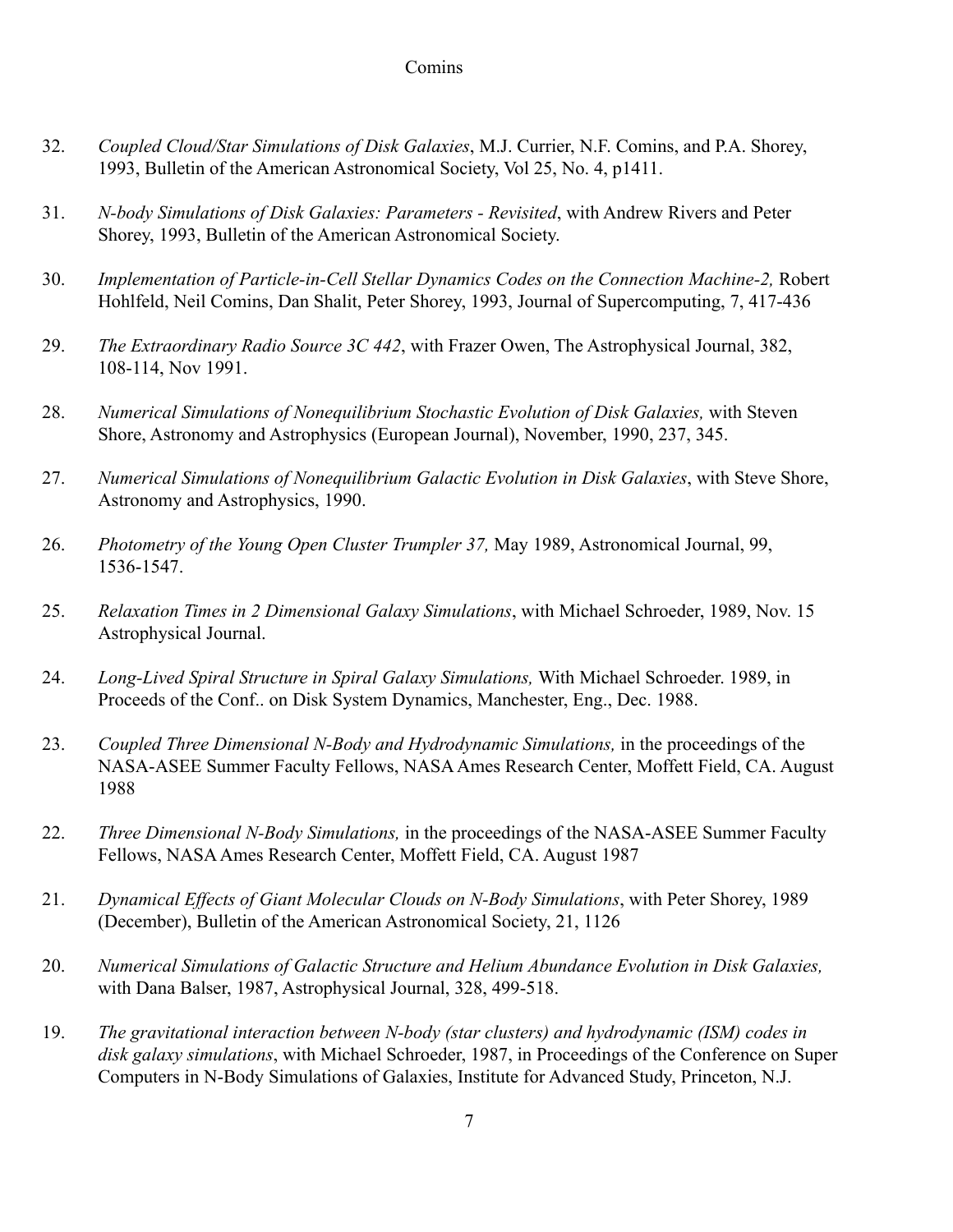- 18. *Star Formation in Very Young Galactic Clusters*, with Michael Schroeder, 1987, Astrophysical Journal, 326, 756-760.
- 17. *Observable Parameters Using N-Body Moels of Kalnajs Omega Discs,* with JJE Hayes, 1984, Journal of the Royal Astronomical Society of Canada, Vol 78, No. 5, p212
- 16. *Bursts of Star Formation in Computer Simulations of Dwarf Galaxies*, 1984, Astrophysical Journal, 284, 90-101.
- 15. *Three Dimensional SSPSF Simulations of Dwarf Galaxies*, 1983, Abstract in the Bulletin of the American Astronomical Society, 15, 886.
- 14. *Stellar Evolution in N-Body Simulations of Disk Galaxies*, 1983, Astrophysical Journal, 274, 595-610.
- 13. *Three Dimensional Stochastic Self-Propagating Star Formation Simulations of Spiral Galaxies,* with T. Statler and B.F. Smith, 1983, Astrophysical Journal, 270, 79-87.
- 12. *Three Dimensional Computer Simulations of Star Formation in Dwarf Galaxies,* 1983, Astrophysical Journal, 266, 543-554.
- 11. *Three Dimensional SSPSF Simulations of Disk Galaxies*, 1982, Abs. in the Bulletin of the American Astronomical Society, 14, 660.
- 10. *Profiles of the Stochastic Self-Propagating Star Formation Process*, 1981, Monthly Notices of the Royal Astronomical Society, 194, 169-181.
- 9. *Computer Modeling of Disk Galaxies Using Self Gravitating Particle Dynamics*, 1980, in Collected papers at NASA/ASEE Summer Faculty Institute.
- 8. *On Stochastic Self-Propagating Star Formation in Spiral Galaxies*, Abstract in the Bulletin of the American Astronomical Society, Feb. 1980
- 7. *On Secular Instabilities of Rigidly Rotating Stars in General Relativity II. Numerical Results*, 1979, Monthly Notices of the Royal Astronomical Society, 189, 255-278.
- 6. *On Secular Instabilities of Rigidly Rotating Stars in General Relativity I. Theoretical Formalism*, 1979, Monthly Notices of the Royal Astronomical Society, 189, 233-254.
- 5. *On the Ergoregion Instability*, with B.F. Schutz, 1978 Proceedings of the Royal Society of London, A. 364, 211-226
- 4. *On the Existence of Ergoregions in Rotating Stars*, with B.F. Schutz, 1978, Monthly Notices of the Royal Astronomical Society, 182, 69-76.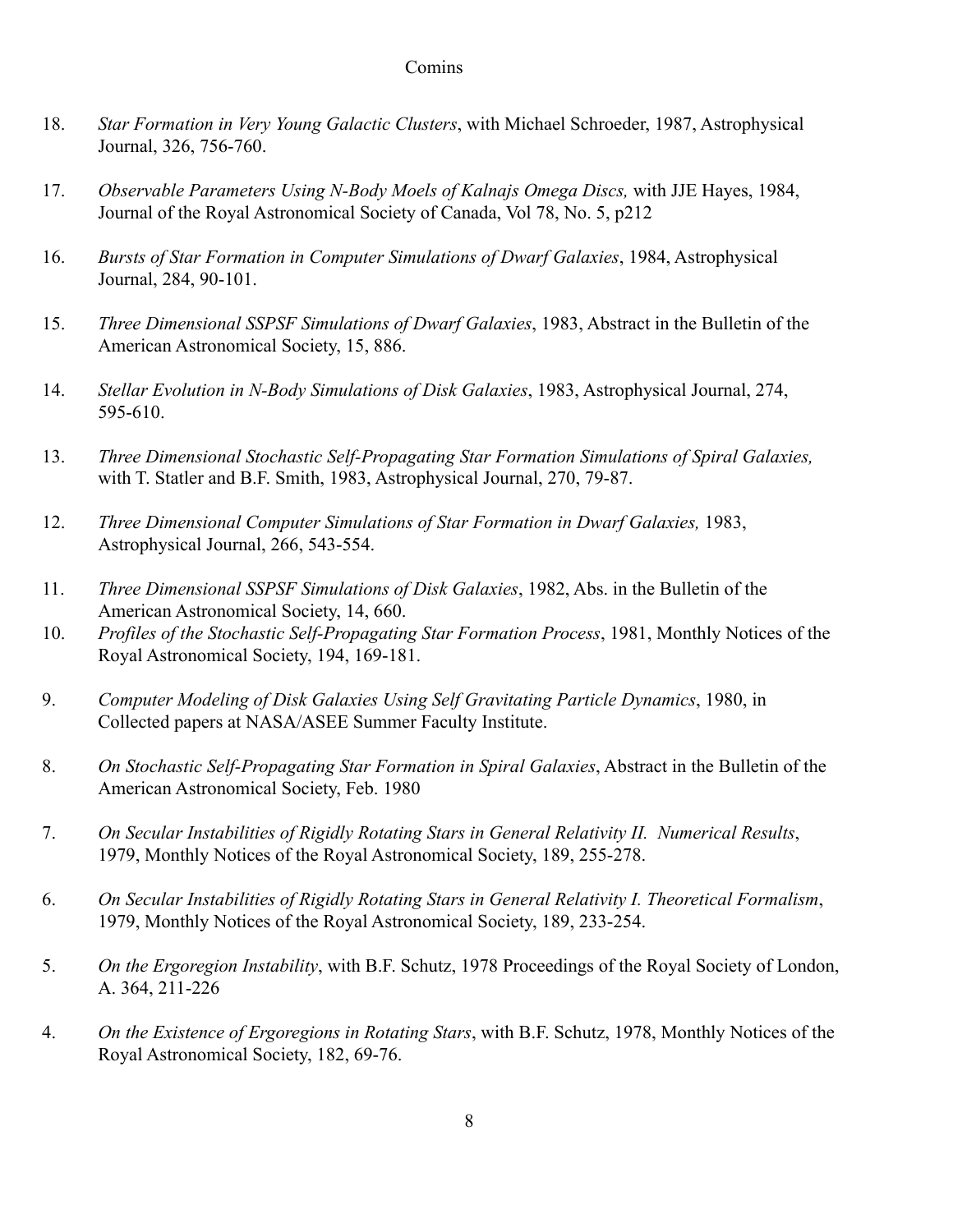- 3. *On the Ergoregion Instability*, with B.F. Schutz, Essay submitted to the 1977 Gravity Research Foundation Award Competition, Honorable Mention received.
- 2. *Discussion of the Application of Laser Interference Techniques to Cylinder Type Gravity Wave Detectors*, Univ. of Maryland, Technical Report 75-085
- 1. *Magnetic Levitation of Cylinder Type Gravity Wave Detectors*, Univ. of Maryland, Technical Report 75-036

# **Funded Grants**

- 29. 2019 NSF, Fostering Enduring Interest in STEM through Exoplanet Education and Interactive Exploration and Creation of Potentially Habitable Worlds, with Chad Lane, UIUC; Jorge Gallego, UC Boulder; NOVA labs, PBS, David Condon.
- 28. 2017 NSF, Fostering Interest in Science through Interactive Exploration of Astronomy What-If Simulations, with Chad Lane, UIUC
- 27. 2011 US Dept. of Energy, "Supernova Simulations at Los Alamos"
- 26. 2008 Maine Space Grant Consortium, "Black Hole Formation in Supernovae"
- 25. 2006 NASA/Maine Space Grant Consortium, "The Formation of Mini-Black Holes as a Result of Supernovas. II"
- 24. 2005 NASA/Maine Space Grant Consortium, "The Formation of Mini-Black Holes as a Result of Supernovas. I"
- 23. 2004 NASA/Maine Space Grant Consortium, Travel to present invited papers in Cosmos in the Classroom
- 22. 2003 NASA/Maine Space Grant Consortium, Summer Research in Astronomy for High School **Students**
- 21. 1991 Cornell National Supercomputer time, "Disk Galaxy Simulations"
- 20. 1991 Sun Microsystems "Computer Models of Galaxies"
- 19. 1990 Very Large Array, "Data Reduction of NGC 7236/37 Observations"
- 18. 1988 NASA Graduate Student Fellowship, Michael Schroeder
- 17. 1988 NASA-ASEE Summer Faculty Fellowship, NASA Ames Research Center, Moffett Field, CA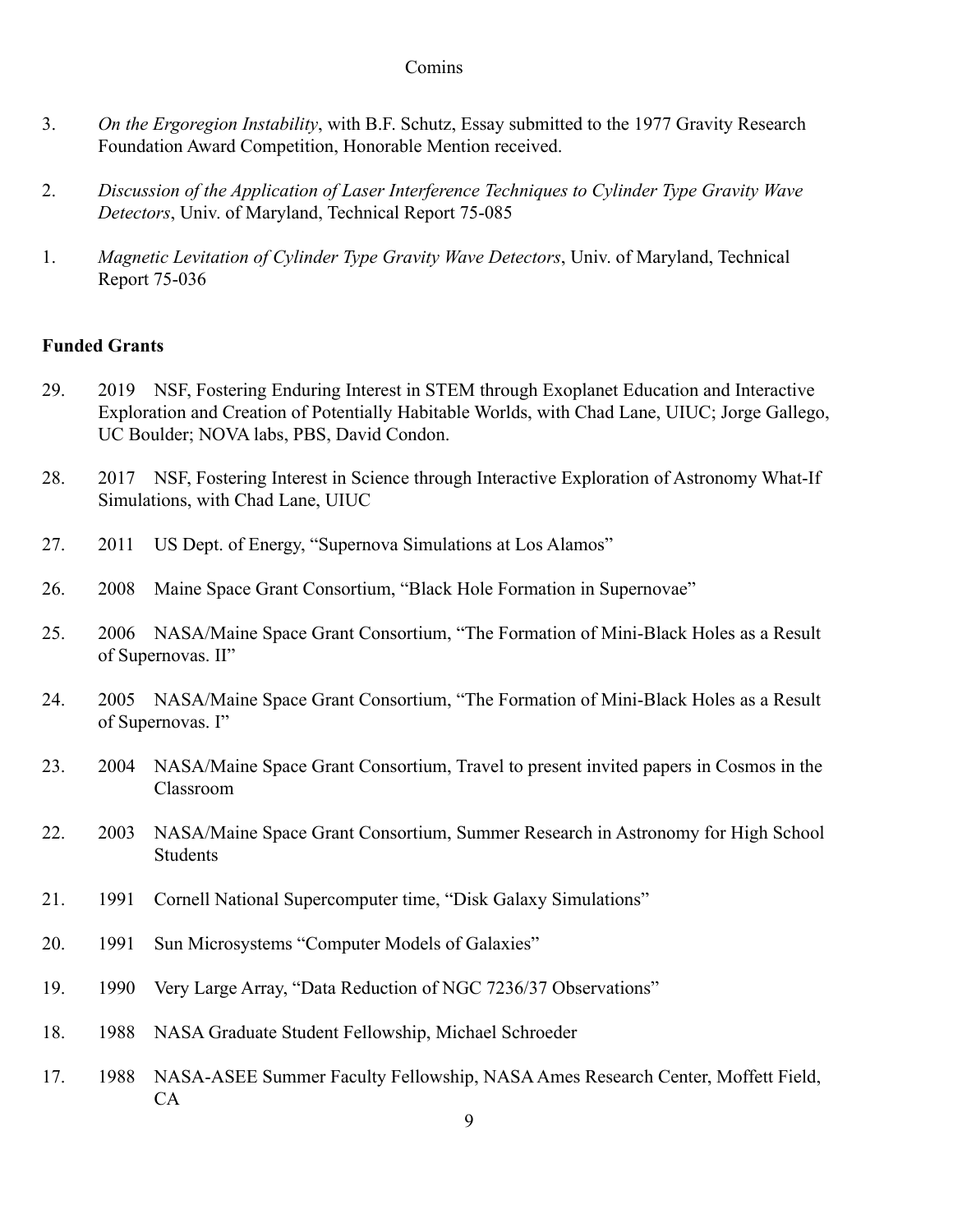| 16. | 1988 | Bird and Bird Foundation grant                                                                                     |
|-----|------|--------------------------------------------------------------------------------------------------------------------|
| 15. | 1987 | NASA-ASEE Summer Faculty Fellowship, NASA Ames Research Center, Moffett Field,<br><b>CA</b>                        |
| 14. | 1987 | NASA Graduate Student Fellowship, Michael Schroeder                                                                |
| 13. | 1986 | University of Maine, Summer Faulty Fellowship, "Combined N-Body and Hydrodynamic<br>Simulations of Disk Galaxies." |
| 12. | 1985 | Very Large Array, "Further Radio Study of the Radio-Bright Galaxy NGC 7236/37 II.                                  |
| 11. | 1985 | Very Large Array, "Further Radio Study of the Radio-Bright Galaxy NGC 7236/37 I.                                   |
| 10. | 1984 | Kitt Peak National Observatory, 4-m telescope, "Further Photometric Studies of Binary<br>Galaxies"                 |
| 9.  | 1984 | Very Large Array "A Radio Study of the Radio-Bright Galaxy NGC 7236/37                                             |
| 8.  | 1984 | UM Faculty Research Fund, "Observations and Simulations of Binary Galaxies"                                        |
| 7.  | 1983 | Kitt Peak National Observatory "A Photometry Study of Binary Galaxies" on 1-m<br>telescope                         |
| 6.  | 1983 | American Astronomical Society "Computer Simulations of Galactic Evolution"                                         |
| 5.  | 1982 | AAS-NASA Small Research Grant                                                                                      |
| 4.  | 1981 | NASA-ASEE Summer Faculty Fellowship at NASA Ames Research Center, Moffett Field,                                   |
| 3.  | 1980 | CA<br>Research Corporation Grant to study Galactic Evolution                                                       |
| 2.  | 1980 | NASA-ASEE Summer Faulty Fellowship at NASA Ames Research Center, Moffett Field,<br><b>CA</b>                       |
| 1.  | 1978 | University of Maine Faculty Summer Research Grant                                                                  |
|     |      |                                                                                                                    |

# **Professional Meeting Attendance:**

- 52. 2021 STEM for All Video Showcase (virtual)
- 51. 2020 Aspen Center for Physics (virtual)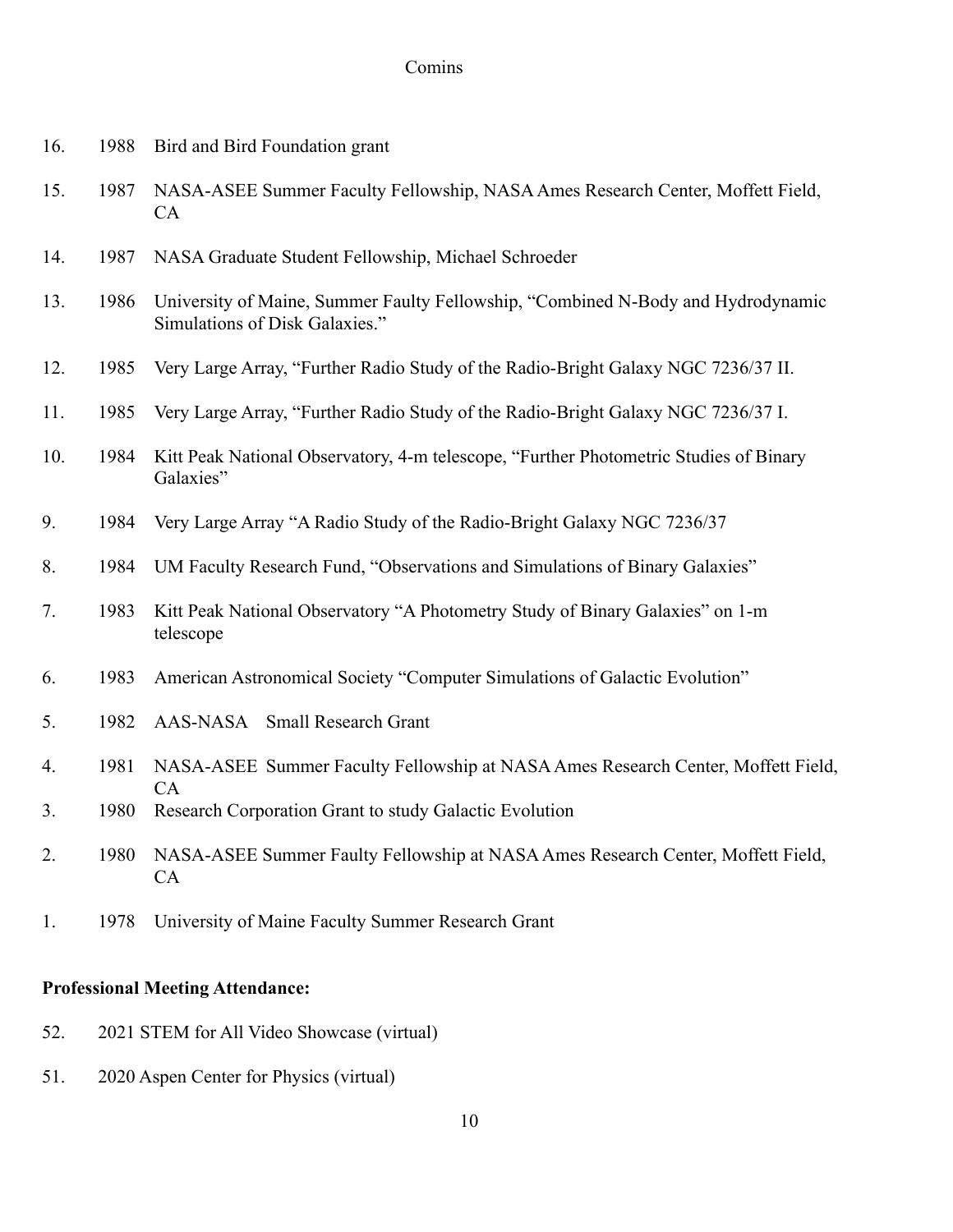- 50. 2019 NSF AISL PI Meeting, Alexandria, VA
- 49. 2018 STEM for All *Transforming the Educational Landscape* e-conference
- 48. 2015 Semi-Annual meeting of the American Astronomical Society, Seattle, WA
- 47. 2013 Semi-Annual meeting of the American Astronomical Society, Long Beach, CA
- 46. 2011 North Carolina Section, American Association of Physics Teachers, Raleigh, NC
- 45. 2010 Chandrasekhar Centenary Meeting, Chicago, IL
- 44. 2010 Astronomical Society of the Pacific, Boulder, CO
- 43. 2010 National Science Teachers Association, Phil. PA
- 42. 2010 Semi-Annual meeting of the American Astronomical Society, Wash. D.C.
- 41. 2009 New England Section meeting of American Physical Society/American Association of Physics Teachers, Durham, NH
- 40. 2008 Semi-Annual meeting of the American Astronomical Society, Austin, TX
- 39. 2007 Semi-Annual meeting of the American Astronomical Society, Seattle, WA
- 38. 2006 Semi-Annual meeting of the American Astronomical Society, Wash. DC
- 37. 2004 Cosmos in the Classroom astronomy education conference, Tufts Univ., Boston, MA.
- $36.$  2002  $10<sup>th</sup>$  Annual Meeting of the Puerto Rico Louis Stokes Alliance for Minority Participation, Ponce, PR.
- 35. 2001 Teaching Astronomy Conference, Tufts Univ., Boston, MA.
- 34. 2001 Semi-Annual meeting of the American Astronomical Society, San Diego, CA.
- 33. 2000 Semi-Annual meeting of the American Astronomical Society, Atlanta, GA.
- 32. 2000 American Association of Physics Teachers, Guelph, Ontario.
- 31. 1996 Semi-Annual meeting of the American Astronomical Society, San Antonio, TX.
- 30. 1996 LIGO Gravity Wave Conference, Boston, MA.
- 29. 1996 Int. Astronomical Union (IAU) conf. 162 on Teach Astronomy, London, England.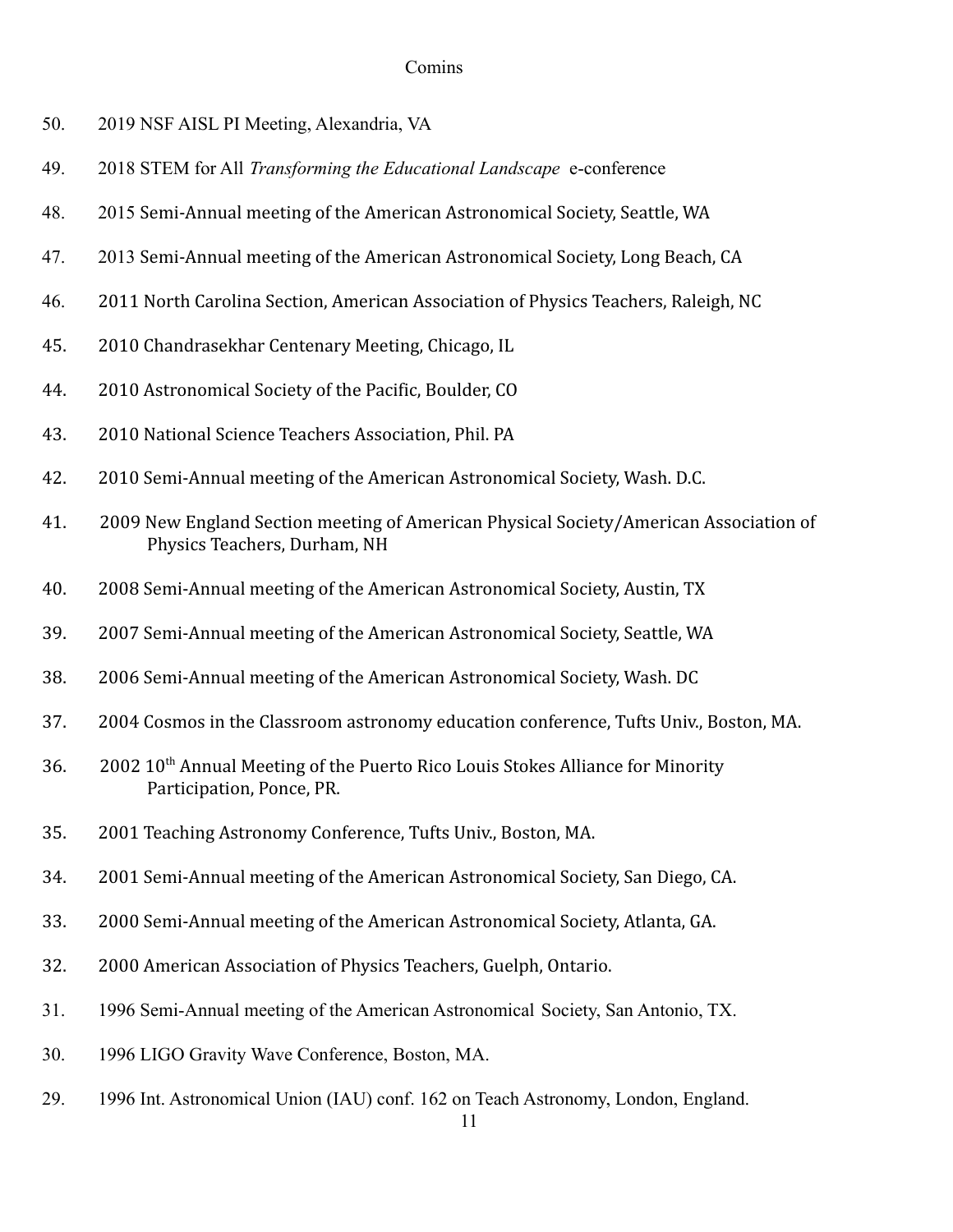| 28. | 1996 First Int. LISA Conference, on Gravity Waves, Rutherford Appleton Lab, Chilton, England. |
|-----|-----------------------------------------------------------------------------------------------|
| 27. | 1994 Semi-Annual meeting of the American Astronomical Society, Washington, DC.                |
| 26. | 1993 Semi-Annual meeting of the American Astronomical Society, Berkeley, CA.                  |
| 25. | 1989 Semi-Annual meeting of the American Astronomical Society, Boston, MA.                    |
| 24. | 1988 Assessment in Education, Sugarloaf, ME.                                                  |
| 23. | 1988 American Society for Engineering Education, Portland, OR.                                |
| 22. | 1988 "Dynamics of Astrophysical Disks", Manchester, England.                                  |
| 21. | 1986 "Use of Supercomputers on Galaxy Modeling", Inst. for Advanced Study, Princeton, NJ.     |
| 20. | 1986 "The U.S. Interferometric Gravity Wave Experiments", Harvard, Cambridge, MA.             |
| 19. | 1986 "Excellence in Teaching", UM.                                                            |
| 18. | 1985 National Science Foundation Meeting to Review Undergraduate Education.                   |
| 17. | 1984 Semi-Annual meeting of the American Astronomical Society, Tucson, AZ.                    |
| 16. | 1983 Semi-Annual meeting of the American Astronomical Society, Chicago, IL.                   |
| 15. | 1983 Semi-Annual meeting of the American Astronomical Society, Boston, MA.                    |
| 14. | 1982 Semi-Annual meeting of the American Astronomical Society, RPI, Troy, NY.                 |
| 13. | 1982 Semi-Annual meeting of the American Astronomical Society, Boulder, CO.                   |
| 12. | 1982 June Institute on Astrophysics, Univ. of Toronto, Toronto, Canada.                       |
| 11. | 1982 Division of Dynamical Astronomy of the American Astronomical Society, Boulder, CO.       |
| 10. | 1982 Annual meeting of the Canadian Astronomical Society, Univ. of Toronto, Toronto, Canada.  |
| 9.  | 1981 New England Sectional Meeting of the American Physical Society, B.U., Boston, MA.        |
| 8.  | 1981 June Institute on Astrophysics, Univ. of Toronto, Toronto, Canada.                       |
| 7.  | 1980 New England Sectional Meeting of the American Physical Society, MIT, Boston, MA.         |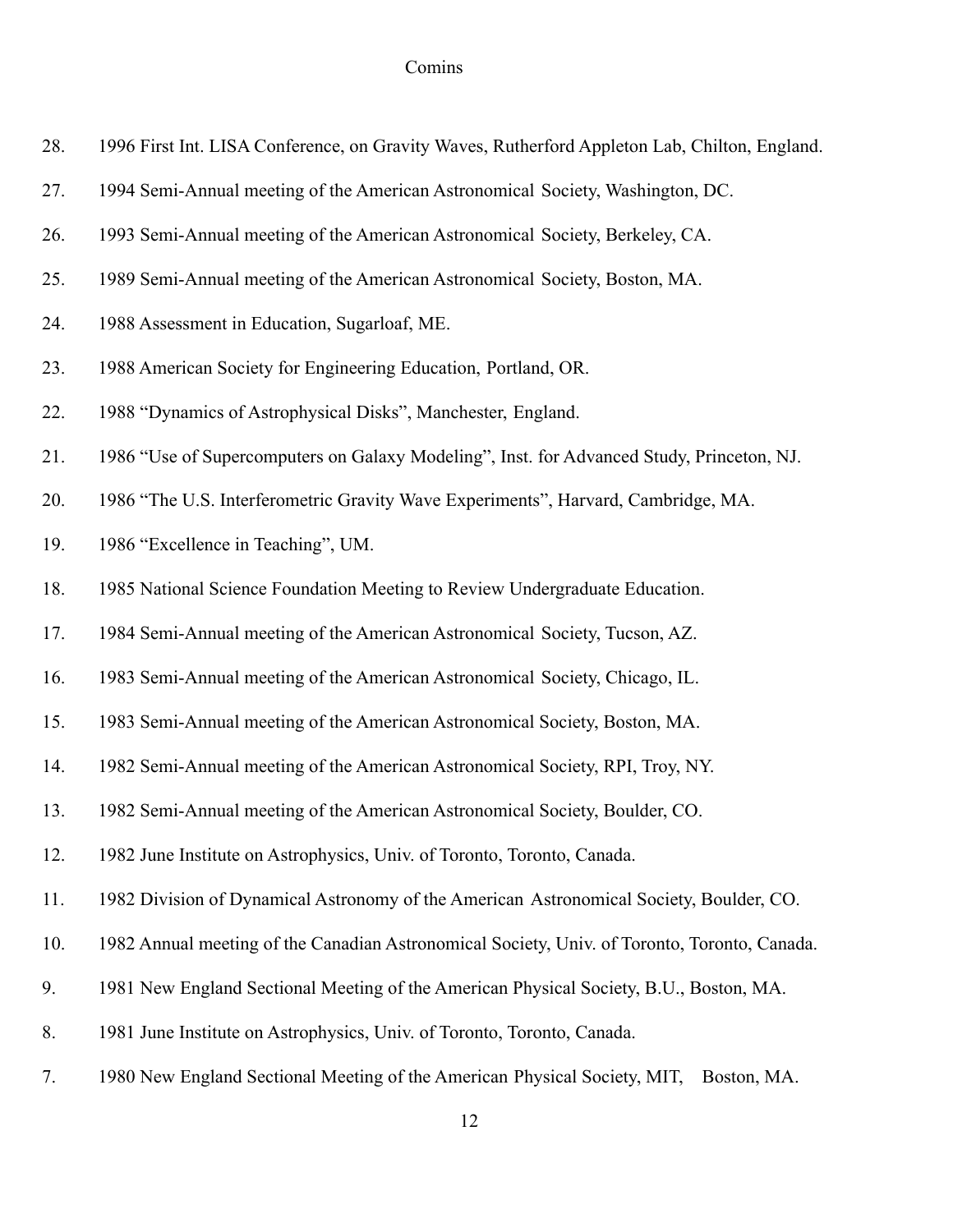- 6. 1980 NASAAmes Research Center Space Science Colloquium Series, Moffett Field, CA.
- 5. 1980 Maine Physics Association Meeting, Colby College, ME.
- 4. 1979 New England Sectional Meeting of the American Physical Society, Bates College, ME.
- 3. 1979 Conference on Galaxies, Yale Univ., New Haven, CT.
- 2. 1978 Conference on Rotating Stars, Cambridge Univ., England.
- 1. 1978 Conference on Instabilities in Stars, Royal Society, London, England.

## **Delivered Research Papers:**

- 58. 2017 *Investigation and Visualization of the Correlation between Minimal Surface and Relativistic String Dynamics in Bosonic Strong Theory*, with Graham Van Goffrier, Univ. of Maine CUGR symposium
- 57. 2015 *Generation of Composite Galaxies in Dynamic Equilibrium* with Robbie Fasano, January 2015 AAS Meeting, Seattle, WA
- 56. 2015 *Effects of the Earth's atmosphere and human neural processing of light on the apparent colors of stars* with Michael Savino, January 2015 AAS Meeting, Seattle, WA
- 55. 2013 *Warping of Disk Galaxies by Passing Galaxies* with Nicholas Palestini, January 2013 AAS Meeting, Long Beach, CA
- 54. 2013 *Thermally Driven Convection of a Stellar Plasma,* with Lori Spalsbury, January 2013 AAS Meeting, Long Beach, CA
- 53. 2013 *Effects of the Earth's Atmosphere and Human Neural Processing of Light on the Apparent Colors of stars,* with Michael Savino, January 2013 AAS Meeting, Long Beach, CA
- 52. 2011 *Properties of the Moon,* Webinar for Lunar and Planetary Institute,
- 51. 2010 *Inertial Effects from Companion Galaxies Driving Warps in Disk Galaxies*, with Nicholas Palestini, Ermano F. Borra, Robert G. Hohlfeld, January 201 AAS Meeting, Washington, DC
- 50. 2010 *Properties of the Moon* Webinar for Lunar and Planetary Institute,
- 49. 2010 (August) The "What if?" Workshop, ASP Cosmos in the Classroom 2010, Boulder, CO.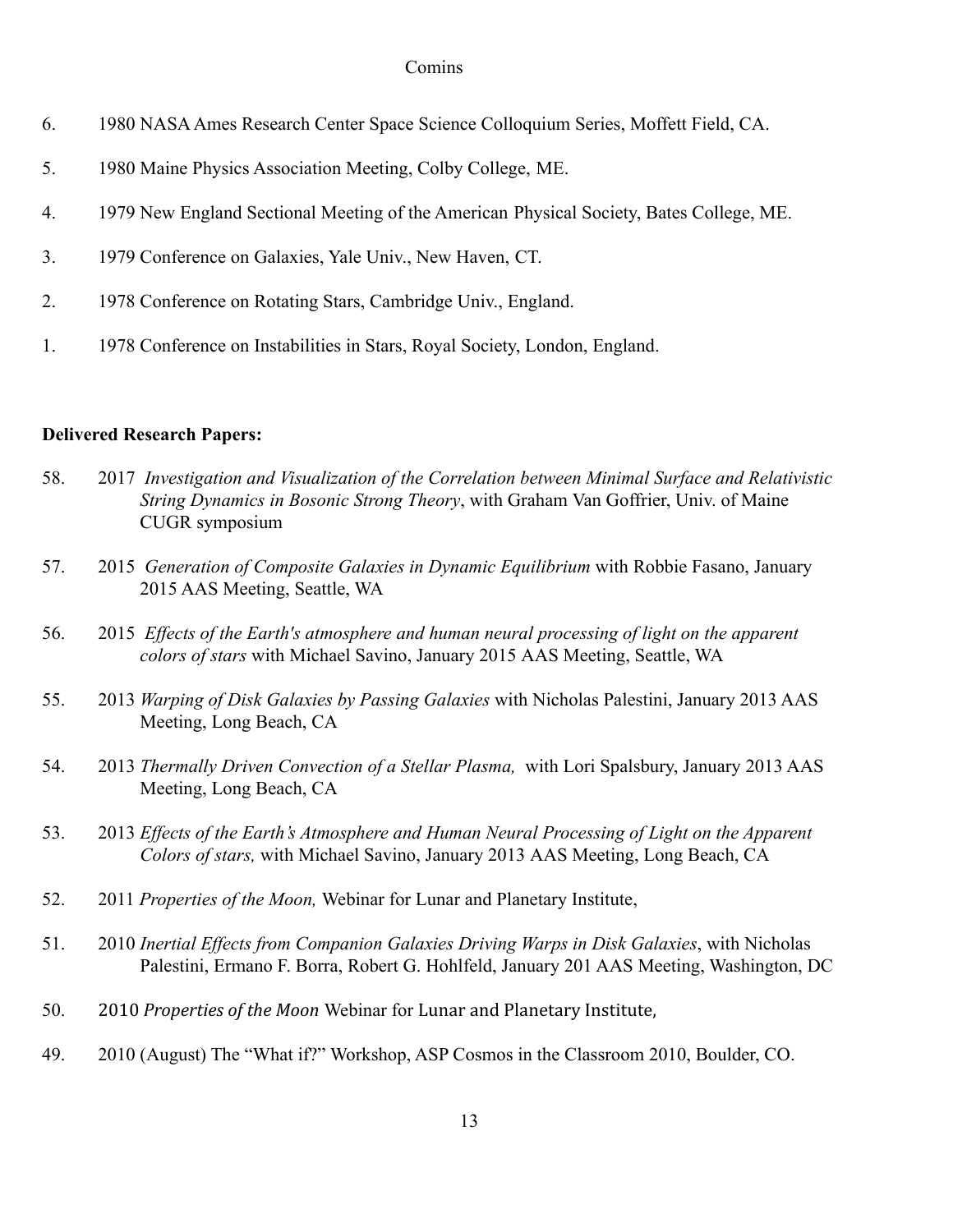- 48. 2010 (March) *Addressing Astronomy Misconceptions in the Classroom* National Science Teachers Association Meeting, Phil. PA
- 47. 2005 *Refining Understanding: Redesigning an Introductory Lesson on Time,* with AL Traxler, DJ Batuski, and JR Thompson., January 2005 AAS Meeting
- 46. 2005 *Student Understanding of Time in an Introductory Astronomy Laboratory*, with AL Traxler, DJ Batuski, and JR Thompson., January 2005 AAS Meeting
- 45. 2001 (January) *Sustained Spiral Structure in Spiral Galaxies,* AAS Meeting, San Diego, CA.
- 44. 2000 (January) *Elements of Teaching From Both a Teacher's and a Student's Perspective*, AAS Meeting, Atlanta, GA. Invited Chair of Session on Teaching Astronomy
- 43. 2000 (January) "An In-Your-Face Approach to Student Misconceptions About Astronomy," AAS Meeting, Atlanta, GA
- 42. 2000 (January) "Sloshing in High Speed Galaxy Interactions," AAS Meeting, Atlanta Georgia
- 41. 1998 (August) "Biodiversity and Astronomy," Rockland, ME
- 40. 1997 (July) "Identifying and Addressing Astronomy Misconceptions in the Classroom," IAU 162 Conference on Teaching Astronomy, London, England
- 39. 1997 (June) Panelist on Teaching Astronomy, Astronomical Society of the Pacific meeting, Chicago, IL
- 38. 1997 (March) "Addressing Misconceptions in the Classroom," Conn. High School Teachers Association meeting
- 37. 1994 (Jan) "Misconceptions About Astronomy: Their Origins and Effects on Teaching," Neil F. Comins, Meeting of the American Astronomical Society
- 36. 1994 (Jan) "Relaxation and Thermalization in Spiral Galaxies Mediated by Spiral Wave Scattering," R.G. Hohlfeld, D. Shalit, N.F. Comins, and G.v.H.Sandri, Meeting of the American Astronomical Society
- 35. 1994 (Jan) "Coupled Cloud/Star Simulations of Disk Galaxies," M.J. Currier, N.F. Comins, and P.A. Shorey, Meeting of the American Astronomical Society
- 34. 1993 (June) "N-body Simulations of Disk Galaxies: Parameters Revisited, with Andrew Rivers and Peter Shorey, Meeting of the American Astronomical Society
- 33. 1989 (December) "Dynamical Effects of Giant Molecular Clouds on N-Body Simulations", with Peter Shorey, Meeting of American Astronomical Society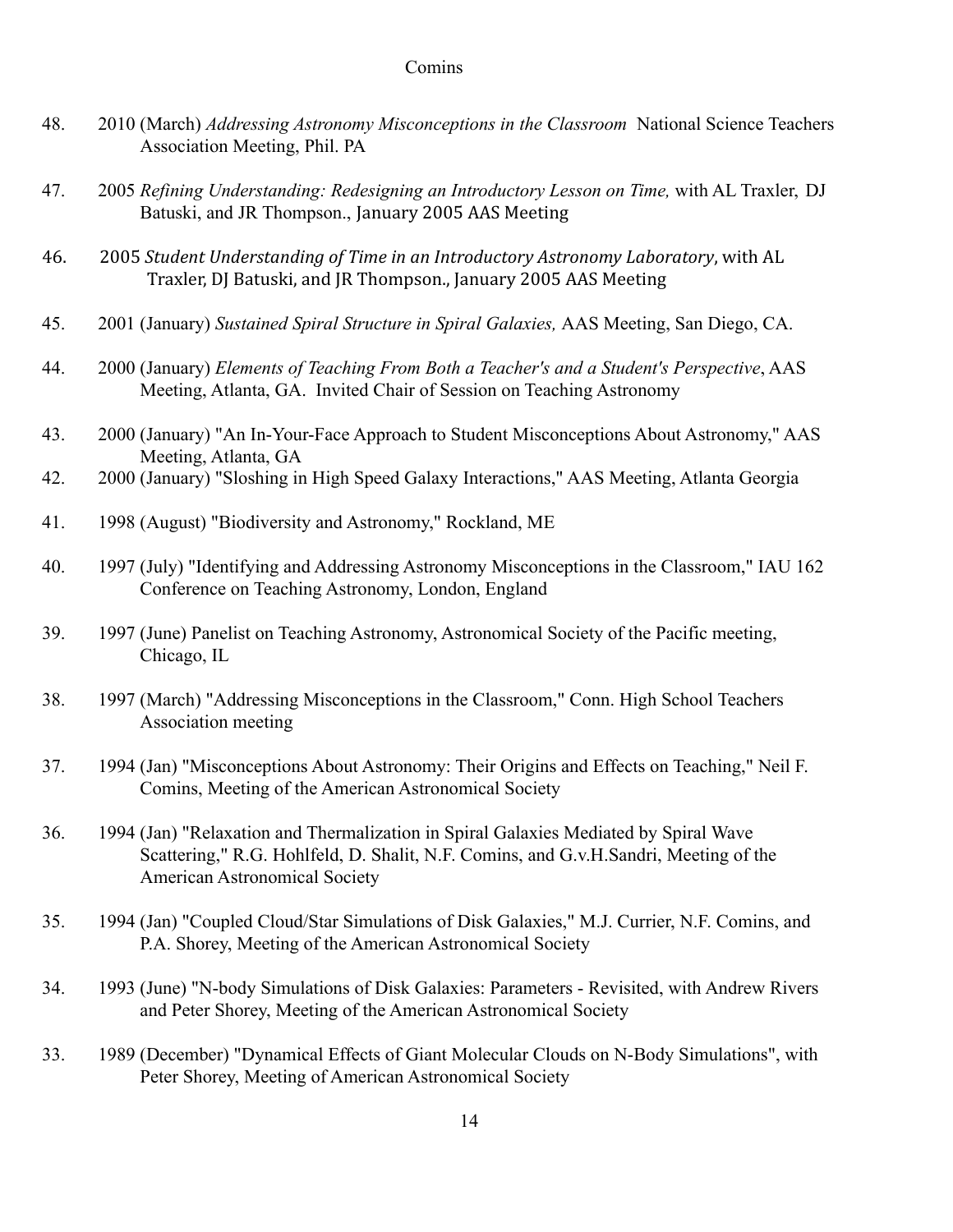- 32. 1988 (August), "Simulations of Galactic Evolution", NASA Ames Research Center
- 31. 1988 (December) "Long Lived Spiral Structure in Disk Galaxy Simulations", Physics Department, Manchester Univ., Manchester, England
- 30. 1988 (June), "NASA-ASEE Grad Student Program", Amer. Soc. for Eng. Ed., Portland, OR
- 29. 1987 (April), "3C442 Radio Observations of Intergalactic Gas Surrounding an Interacting System of Elliptical Galaxies", New Mexico Inst. of Mining and Technology, Socorro, NM
- 28. 1987 (March), "Computer Models of Galaxies", Physics Dept., University of Moncton, New Brunswick, Canada
- 27. 1986 (June), "Combined N-Body and Hydrodynamic Simulations of Disk Galaxies", Institute for Advanced Study", Princeton, NJ
- 26. 1986 (February), "New Computer Models of Galaxies", Physics Dept., Rochester Institute of Technology, Rochester NY
- 25. 1985 (May), "The Inflationary Universe" Physics Dept., Youngstown State Univ., Youngstown OH
- 24. 1985 (April), "Computer Models of Disk Galaxies", Physics Dept., Syracuse Univ., N.Y.
- 23. 1985 (March), "New N-Body Models of Disk Galaxies" Astronomy Dept., St. Mary's Univ., Halifax, Nova Scotia
- 22. 1985 (January), "The Discovery of an Optical Tail in NGC 7236/37" Semi-annual meeting of the American Astronomical Society
- 21. 1985 (January), "New SSPSF Models of Disk Galaxy Evolution" Semi-annual meeting of the American Astronomical Society
- 20. 1985 (July), "New and Unexpected Results of N-Body Computer Models of Disk Galaxies" Livermore Lab
- 19. 1984 (November), "Computer Models of Galactic Evolution" Astronomy Department, Boston University
- 18. 1984 (June), "Advanced Computer Models of Spiral Galaxies" NASA Ames Res. Center
- 17. 1983 (July), "Stellar Evolution in Computer Models of Disk Galaxies" Annual Meeting of the Division of Dynamical Astronomy of the American Astronomical Society, Chicago, IL
- 16. 1983 (January), "Coupled N-body and Stellar Evolution Simulations of Disk Galaxies" Semiannual Meeting of the American Astronomical Society, Boston, MA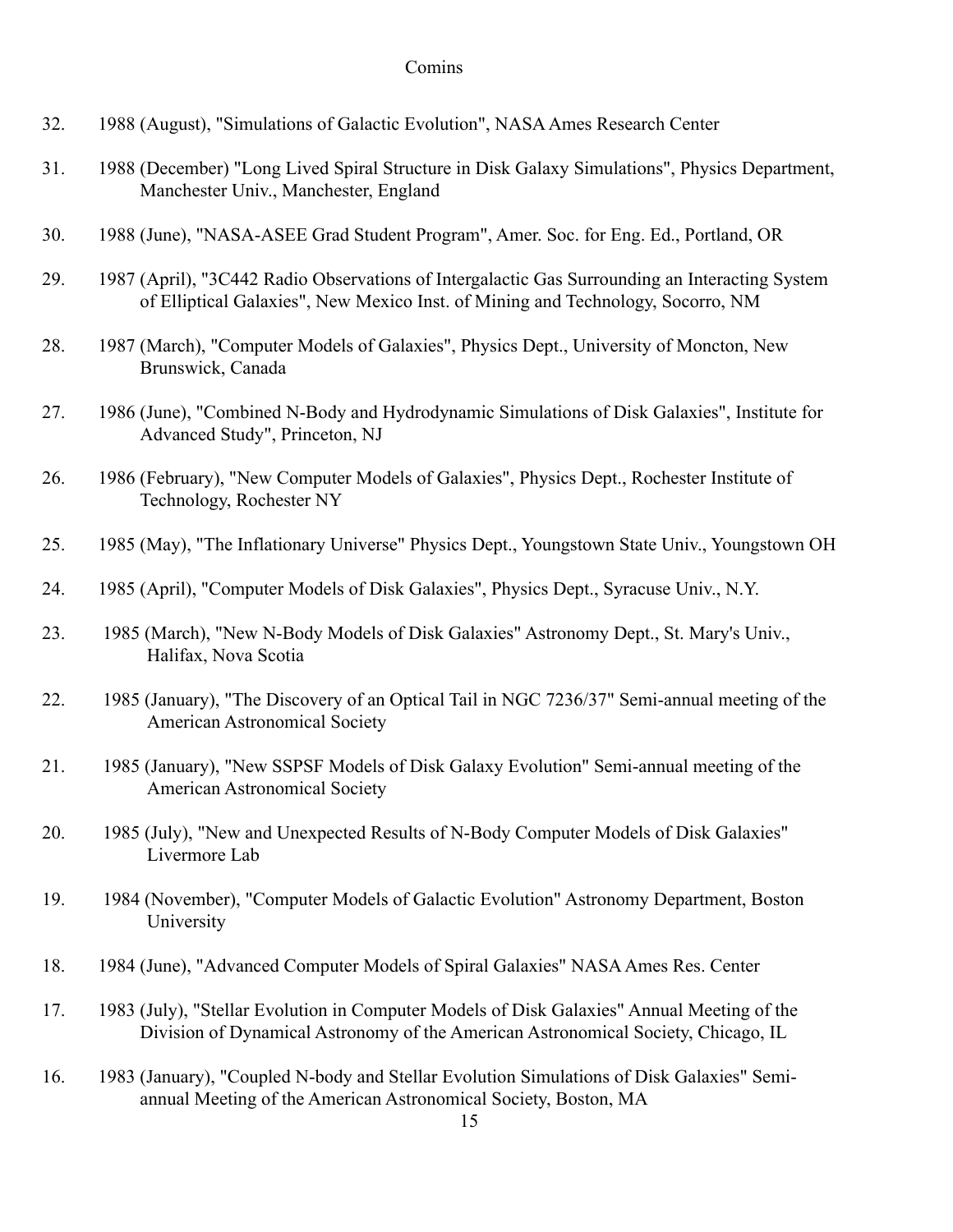- 15. 1982 (June), "3 Dimensional Computer Simulations of Star Formation in Dwarf Galaxies" Semiannual Meeting of the American Astronomical Society, RPI, Troy, NY
- 14. 1981 (August), "Three Dimensional SSPSF", Division of Dynamical Astronomy, American Astronomical Society, Boulder Colorado
- 13. 1981 (August), "Simulations of Coupled Gravitational N-Body and Stellar Evolution Effects in 2-dimensional Disk Galaxy Models", NASA Ames Research Center
- 12. 1981 (April), "SSPSF in Spiral Galaxies", Astro. Dept., St. Mary's U, Halifax, Nova Scotia
- 11. 1981 (April), "Computer Simulations of Spiral Galaxies, Maine Phys. Assoc., Colby College
- 10. 1980 (Oct), "Progress on Spiral Galaxy Simulations", Physics Dept, UM
- 9. 1980 (August), "Computer Simulations of Spiral Galaxies", NASA Ames Research Center
- 8. 1980 (June), "New Results on the SSPSF Process", NASA Ames Research Center
- 7. 1979 (April), "On the Self Propagating Star Formation Process in Spiral Galaxies (SSPSF)", New England Section of the American Physical Society, Bates College
- 6. 1979 (March), "The New Jupiter-Voyager I", Physics Dept., UM
- 5. 1979 (January), "Radio Astronomy" I.E.E.E.
- 4. 1978 (October), "Differential Forms in Physics and Astronomy", Chemistry Dept., UM
- 3. 1978 (June), "Gravity Waves Detection and Detectors", Physics Dept, UM
- 2. 1978 (May), "Secular Instabilities in Rigidly Rotating Stars", Dept. of Applied Math and Astronomy, Univ. College, Cardiff, Wales
- 1. 1977 "The Ergoregion instability," Department of Applied Mathematics and Theoretical Physics, University of Cambridge *(presented to Stephen Hawking and his group)*

## **Radio and TV Appearances**

- 155. KFGO, Bob Harris, January 8, 2020
- 154. BBC podcast "What if the Earth had 2 Moons?" <https://www.bbc.co.uk/sounds/play/m0004mcb>
- 153. BBC, On "What if the Moon Didn't Exist?" Feb 14, 2019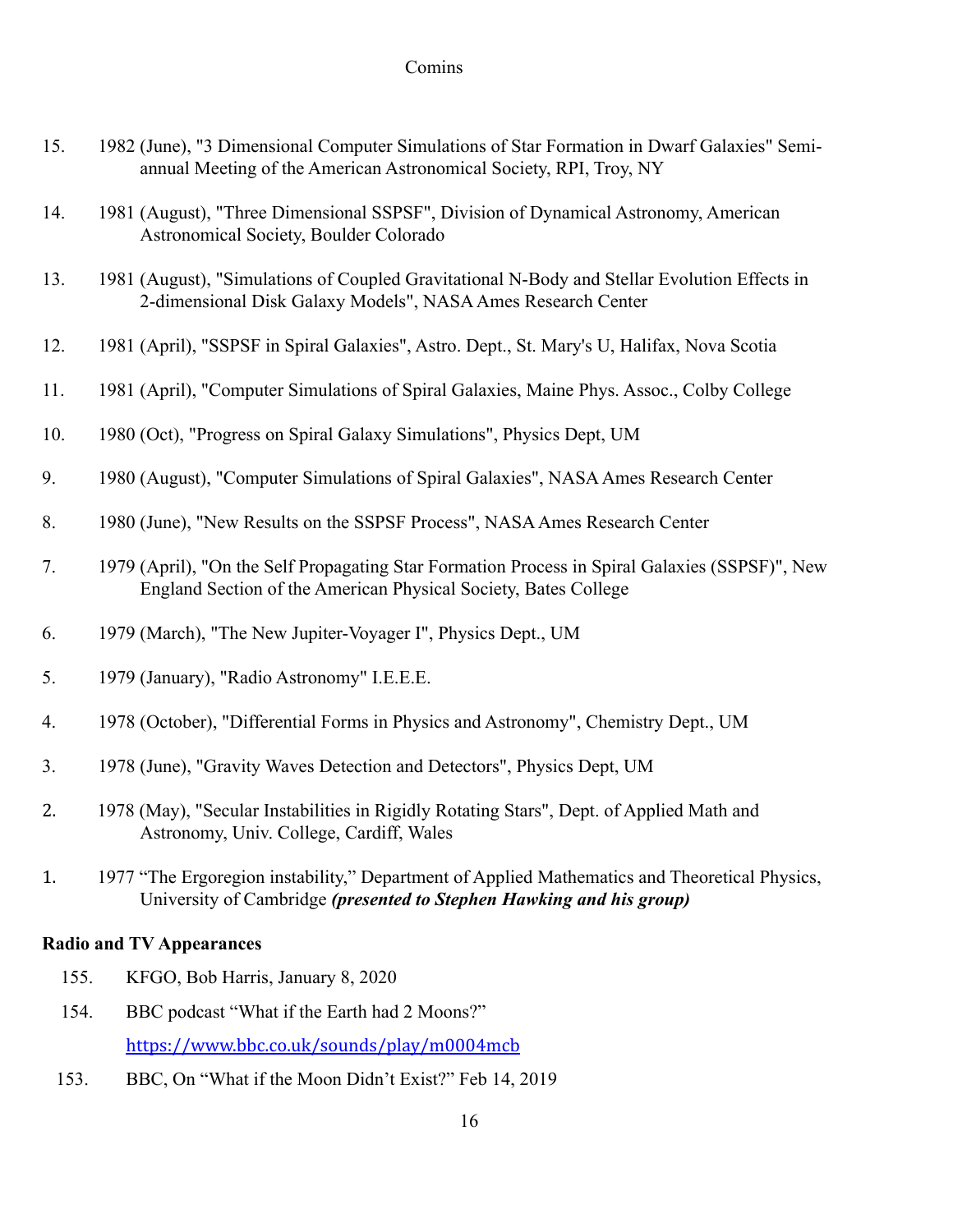- 152. KFGO, Bob Harris, November 1, 2018
- 151. KFGO, Bob Harris, April 7, 2018
- 150. KFGO, Bob Harris, May 30, 2017
- 149. Public Radio, PRI, *Living on Earth,* with Steve Curwood. April 28, 2017
- 148. MPBN, Irwin Gratz, April 18, 2017
- 147. KFGO, Bob Harris, January 3, 2017
- 146. KFGO, Bob Harris, March 22, 2016
- 145. MPBN, On gravitational radiation, March 1, 2016
- 144. WZON, On gravitational radiation, February 16, 2016
- 143. WLBZ, On gravitational radiation, February 15, 2016
- 142. KFGO, Bob Harris, Feb. 4, 2016
- 141. KFGO, Bob Harris, July 23, 2015
- 140. MBBN, Irwin Gratz, July 1, 2015
- 139. MPBN, Irwin Gratz, February 15, 2015
- 138. KFGO, Bob Harris, Jan 26, 2015
- 137. KFGO, Bob Harris, Nov 14, 2014
- 136 KFGO, Bob Harris, Oct 27, 2014
- 135. MPBN, Irwin Gratz, June 23, 2014
- 134. KFGO, Bob Harris, May 19, 2014
- 133. KFGO, Bob Harris, March 4, 2014
- 132. KFGO, Bob Harris, December 4, 2013
- 131. MPBN, Irwin Gratz, November 20, 2013
- 130. NHK TV (Japan), March 10, 2013
- 129. Irish National Radio, October 4, 2012
- 128. KFGO, Bob Harris, August 9, 2012
- 127. WZON, Don Cookson, August 6, 2012
- 126. National Public Radio, July 26, 2012
- 125. NewsTalk Radio, Ireland, Sean Montrief, May 26, 2010
- 124. KNEW, May 14, 2010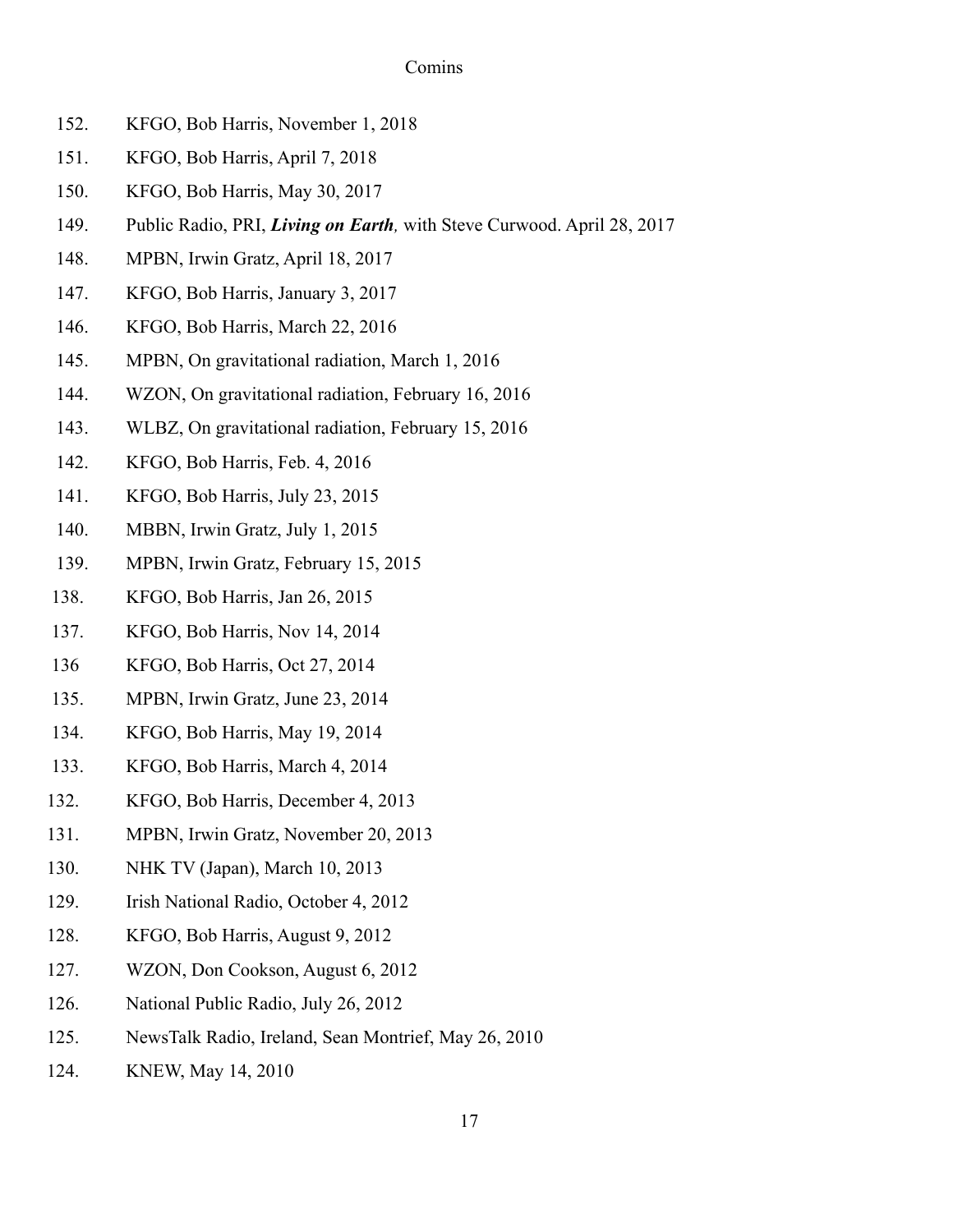- 123. MPBN, Bill Green's Maine, May 10, 2010
- 122. MPBN (Maine Public Broadcasting Network), Irwin Gratz, May 5, 2010
- 121. WXBR SciFi Overdrive, David Durica, April 29, 2010
- 120. KFGO, Bob Harris, April 26, 2010
- 119. WBAI, Michio Kaku, April 24, 2010
- 118. WQUB, March 24, 2010
- 117. KFGO, Bob Harris, August 29, 2008
- 116. KSCJ, Randy Renshaw, August 29, 2008
- 115. KGLI, Mark Hahn, August 28, 2008
- 114. WDST, Greg Gattine, August 20, 2008
- 113. WSBA, Dennis Gerkin, August 6, 2008
- 112. KAIR, Rachel Lehcar, August 6, 2008
- 111. WOCA, Larry Whitler, July 30, 2008
- 110. WSIU, Jeff Williams, July 28, 2008
- 109. WRIV, Bruce Tria, July 25, 2008
- 108. WVOX, Bob Marrone, July 24, 2008
- 107. WDWS, Gary O'Brien, July 21, 2008
- 106. WQUB, Jim Lenz, July 21, 2008
- 105. WOON, Don Brunelle, July 18, 2008
- 104. WTAG, Sherman Whitman, July 17, 2008
- 103. WOND, Dan Williams, July 16, 2008
- 102. WBGZ, Ron Block, July 14, 2008
- 101. WBNR, Bruce Owens, July 2, 2008
- 100. WBET, Collin Gillis, July 1, 2008
- 99. WTMR, Michael Roberts, July 1, 2008
- 98. WWCK, Rusty Thomas, June 26, 2008
- 97. KAHI, Mary Jane Popp, June 25, 2008
- 96. WFLA, Jeff Fisher, June 21, 2008
- 95. WCCC, P.J. Lamoreaux, June 20, 2008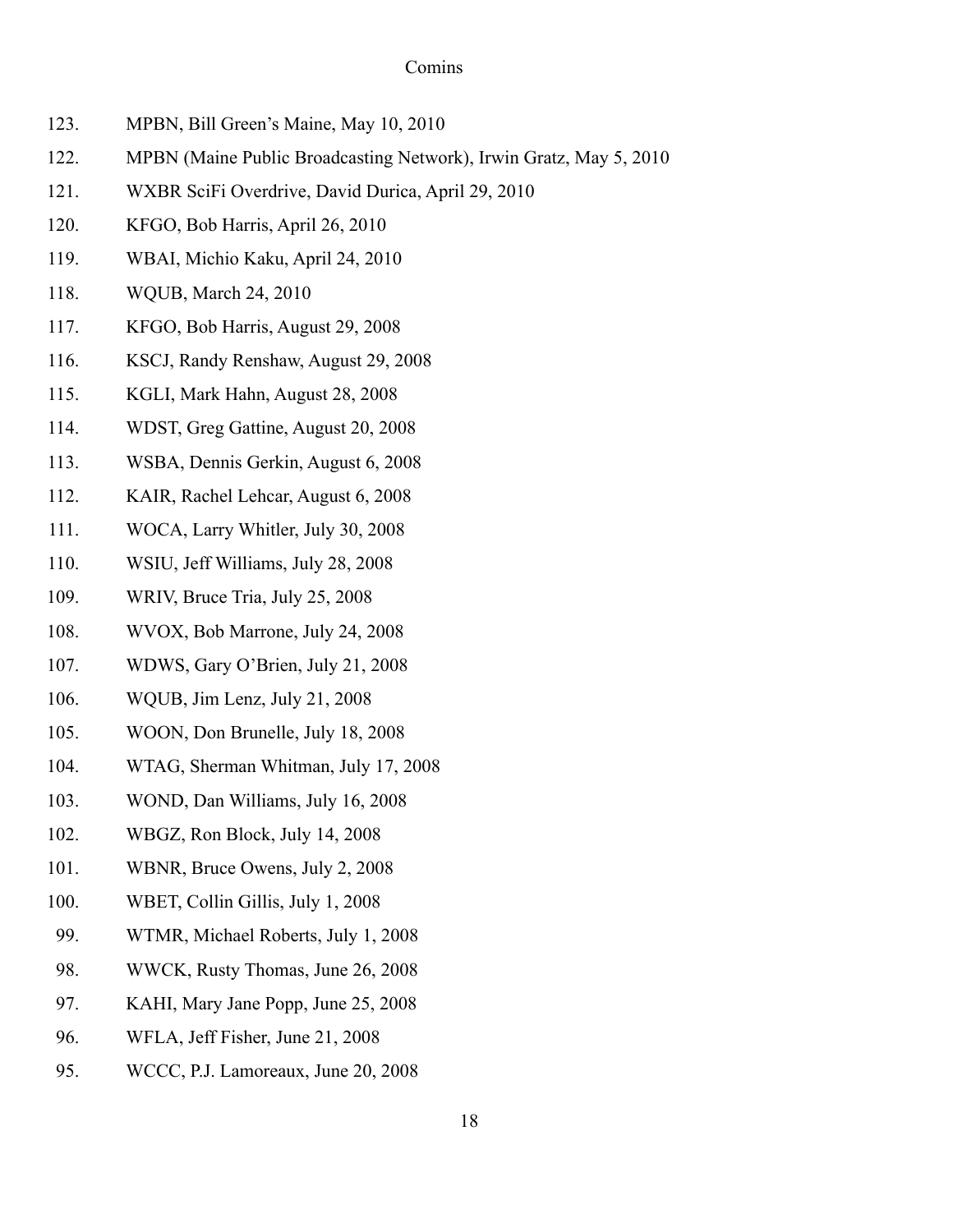| 94. | WTRC, Paul Weaver, June 18, 2008          |
|-----|-------------------------------------------|
| 93. | WRON, Joe Parisi, June 14, 2008           |
| 92. | WILY, Tootie Cooksey, June 13, 2008       |
| 91. | WNAV, Bill Lusby, June 12, 2008           |
| 90. | WKCT, Roy Brassfield, June 11, 2008       |
| 89. | WICH, Stu Briar, June 9, 2008             |
| 88. | WNTN, Sybil Tonkonogy, June 9, 2008       |
| 87. | WVTL, Bob Cadmore, June 9, 2008           |
| 86. | WTBQ, Frank Truatt, June 6, 2008          |
| 85. | WICO, Bill Reddish, May 22, 2008          |
| 84. | WNAV, Bill Lusby, May 22, 2008            |
| 83. | WBZ, Jordan Rich, May 20, 2008            |
| 82. | WESB, Ann Holiday, May 16, 2008           |
| 81. | WDRC, Brad Davis, May 14, 2008            |
| 80. | WICC, Dave Smith, May 13, 2008            |
| 79. | WVOX, Art Zuckerman, May 12, 2008         |
| 78. | WXLM, Lee Elci, May 5, 2008               |
| 77. | WJTN, Jim Roselle, April 28, 2008         |
| 76. | WILL, Afternoon Magazine, August 15, 2007 |
| 75. | KUT, Jennifer Stayton show, June 14, 2007 |
| 74. | MPBN, May 30, 2007                        |
| 73. | WCSH, "207" May 22, 2007                  |
| 72. | KBUL, May 18, 2007                        |
| 71. | WFON, John and Mary show, May 18, 2007    |

- 70. 2UE radio, Australia, Clive Robertson show, May 3, 2007
- 69. WABI TV April 4, 2007
- 68. MPBN, January 28, 2004
- 67. WDST, November 9, 2003
- 66. BBC, July 30, 2003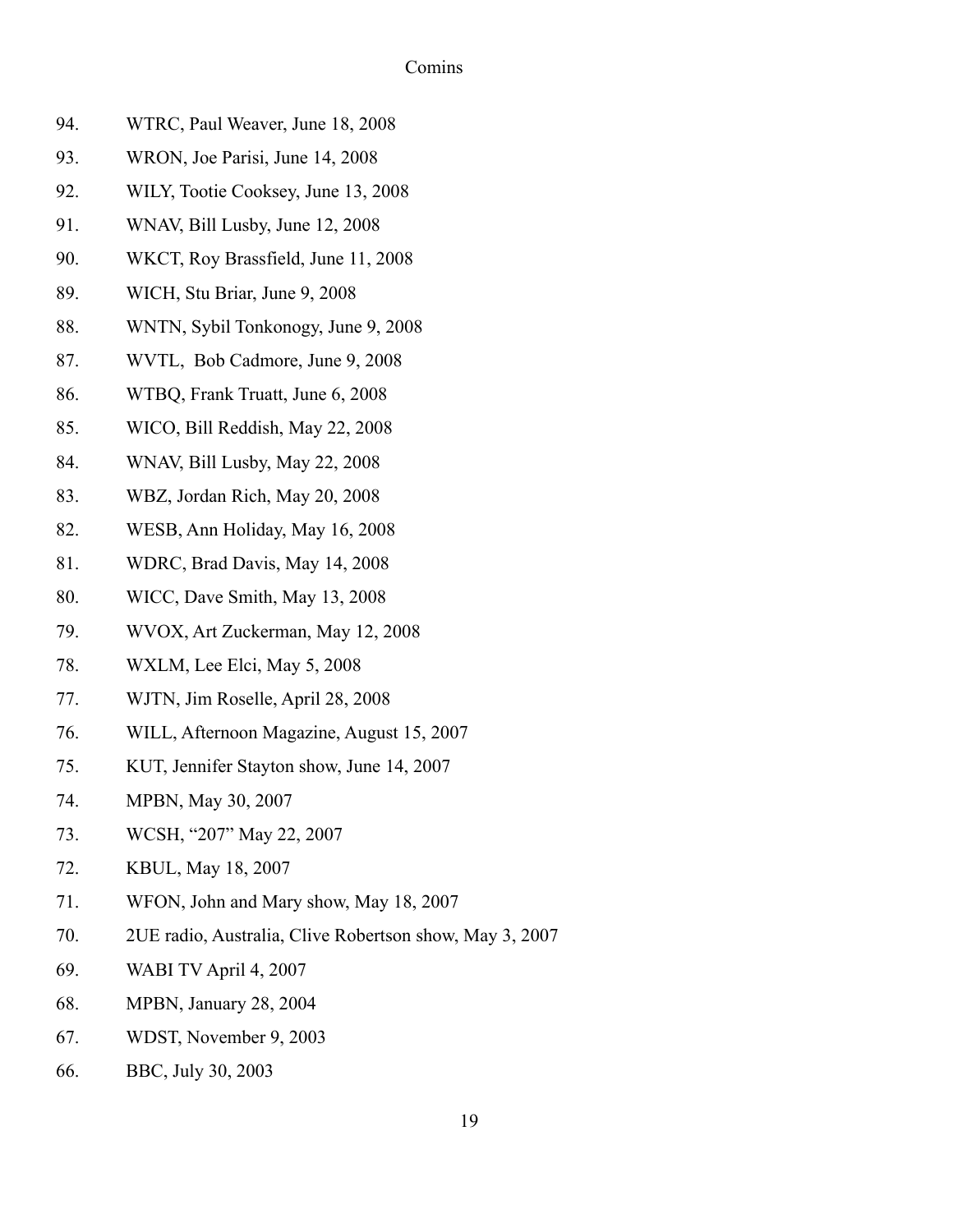- 65. NPR, April 4, 2002.
- 64. NPR, with Michio Kaku, August 24, 2001.
- 63. KQMS, The Ken Murray Show, August 21, 2001.
- 62. WERU, The Helen York show, August 17, 2001.
- 61. KSRK, The Karen Grant show, August 9, 2001.
- 60. WILL, Focus 580, Urbana, IL, July 26, 2001.
- 59. CBC, 2000.
- 58. WCHL, Bob Grady, Chapel Hill, NC, April 25, 1996.
- 57. WERU, Kathy Melio, Blue Hill, ME, August 8, 1995.
- 56. KLIF, Ed Bush, June 30, 1995.
- 55. KTAR, Pat McMann, June 26, 1995.
- 54. KABC, Ira Fistell, Los Angeles, CA, June 5, 1995.
- 53. KQSB, Frances Lewin, Santa Barbara, CA, May 27, 1995.
- 52. KPCC, Larry Mateau, Pasadena, CA, Air Talk, May 25, 1995.
- 51. KVON, Barry Martin, April 7, 1995.
- 50. KFGO, Bob Harris, Fargo, N.D. March 21, 1995.
- 49. Sun Radio Network, Florida, Stan Anderson, March 17, 1995.
- 48. WABI, Bangor, ME, January 2, 1995.
- 47. WLBZ TV, Bangor, ME, December 13, 1994.
- 46. KTLA Radio, August 4, 1994.
- 45. KTAR Radio, Frank Berenowski, July 25, 1994.
- 44. WLBZ TV on *What If the Moon Didn't Exist?* July 20, 1994.
- 43. MPBN on *What If the Moon Didn't Exist?* July 20, 1994.
- 42. WABI TV, Bangor ME, on Comets July 15, 1994.
- 41. Maine Public Broadcasting (MPBN) on Comets July 8, 1994.
- 40. WVII TV Bangor, ME on Comets June 30, 1994.
- 39. WFNT Perry Right Talk Radio, Flint Michigan, May 20, 1994.
- 38. WCWP, Dr. Jerry Borden & Co. April 11, 1994.
- 37. KTAR Talk Radio with Dr. Fred Beranowski, Tucson, AZ March 26, 1994.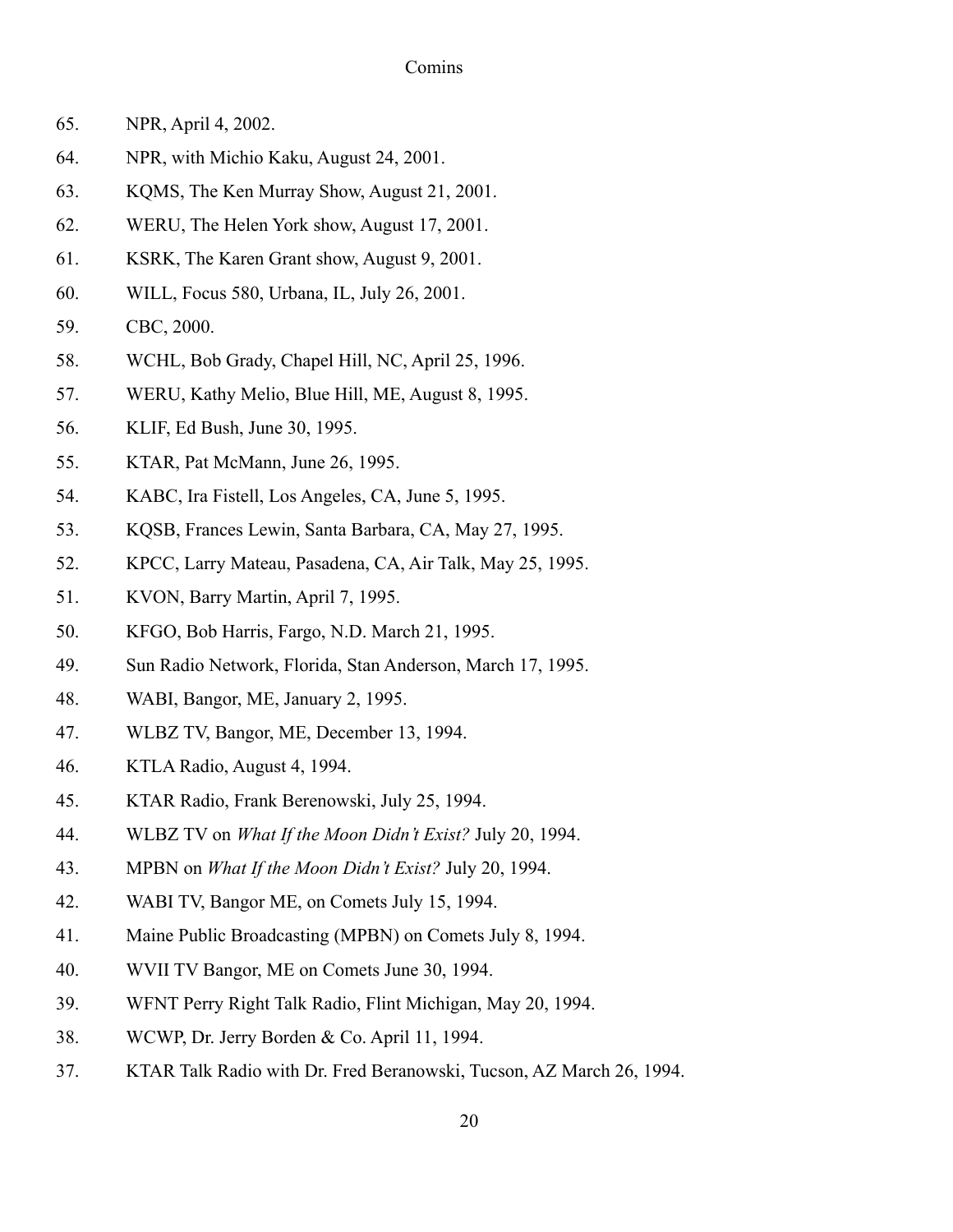- 36. WMAJ John Fredrickson, State College, PA, March 18, 1994.
- 35. NPR Talk of the Nation, Feb. 4, 1994.
- 34. Talk Radio, Perry Right, Jan. 25, 1994.
- 33. Mutual Radio, Jim Bohannon Show, Washington, D.C., Jan. 14, 1994.
- 32. Sky Radio, Bill Thompson/USA Today, Washington, D.C., Jan. 13, 1994.
- 31. WAMU Derick McGinty Show, Washington, D.C., Jan. 12, 1994.
- 30. WDWS Talk Radio w/Stevie Jay, Champaign, IL, Jan. 7, 1994.
- 29. WWTN, Teddy Bart's Round Table, Nashville, TN, Jan. 4, 1994.
- 28. WRC Talk Radio Jan. 3, 1994.
- 27. KPFK (Pacifica) Radio Hour 25/Warren James, Hollywood, CA, Nov. 29, 1993.
- 26. WJNO radio, West Palm Beach, FL, on life on Earth and elsewhere in the universe, June 18, 1993.
- 25. WLBZ TV, Bangor, discussing a total lunar eclipse, December 3, 1992.
- 24. WLBZ TV, Halley's comet, January 12, 1986.
- 23. Maine Public Broadcasting Network (MPBN), Halley's comet, January 8, 1986.
- 22. WLBZ TV Halley's comet, January 6, 1986.
- 21. WLBZ TV, four talks on Halley's comet, December, 1985.
- 20. WVII TV, Halley's comet, October, 1985.
- 19. Maine Public Broadcasting radio series on astronomy, weekly, January June, 1984
- 18. WABI TV talk on Saturn, November 15, 1983.
- 17. Maine Public Broadcasting talk on Comets, September 6, 1983
- 16. WABI TV talk on comets, May 11, 1982.
- 15. **Good Morning America**, discussing where Sun first strikes U.S., May 5, 1982
- 14. WLBZ TV talk on Voyager mission to Saturn, March 28, 1982.
- 13. WVII TV talk on Seasons, March 6, 1981.
- 12. WLBZ TV and WGUY radio talks on my successful effort to rebuild the University Planetarium. March 2, 198
- 11. MPBN (Maine Public Broadcasting) talk on the Grand Alignment of the planets. April 28, 1980
- 10. WGUY Interview on the Planetarium, April 25, 1980
- 9. WABI Talk on Einstein, April 23, 1980.
- 8. WMEH Talk on Space Missions April 16, 1980.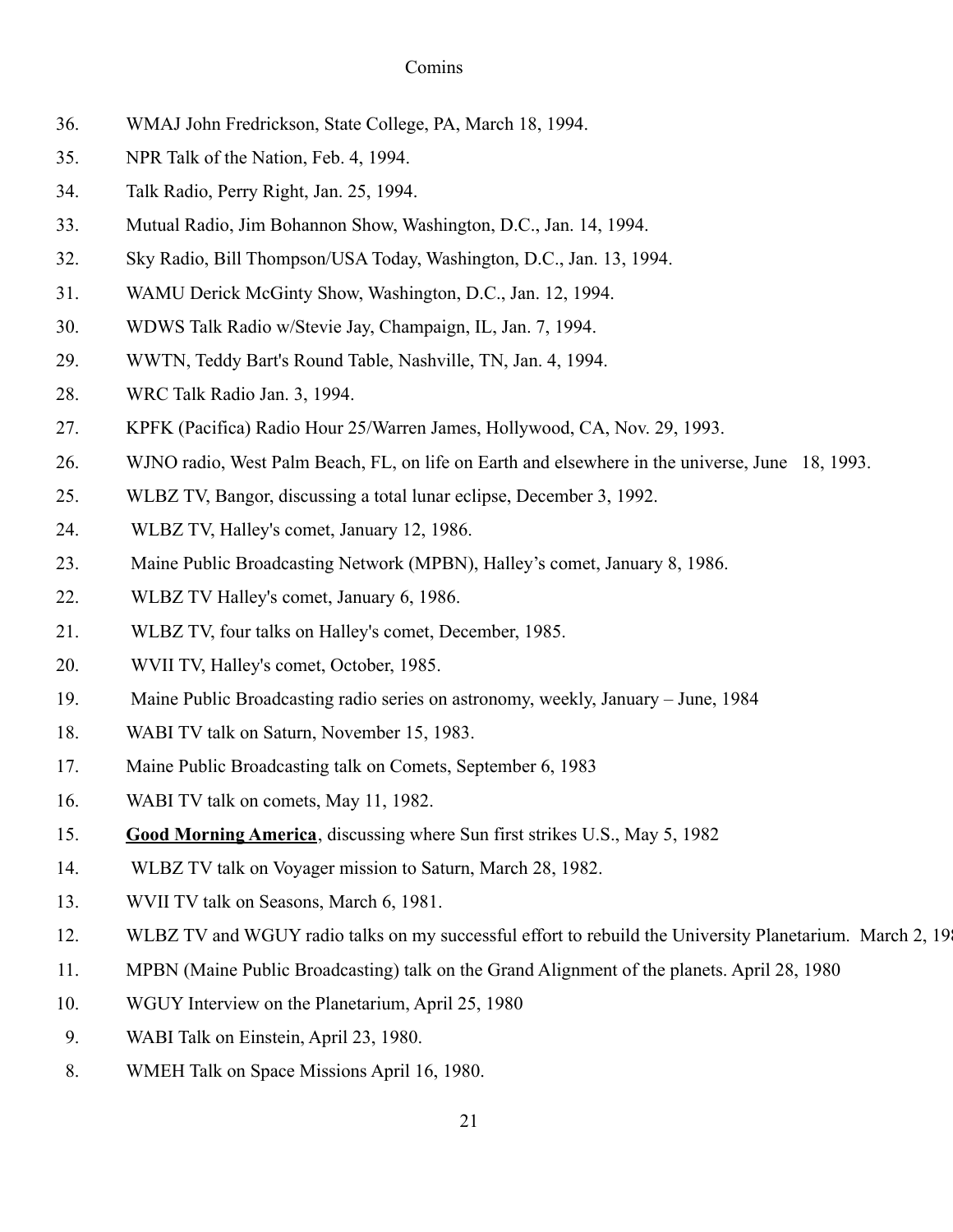- 7. MPBN on Astronomy in UM. July 23, 1979
- 6. WABI Talk on Skylab. July 11, 1979
- 5. WPBC Talk on Skylab. July 10, 1979
- 4. WMEH Talk on Skylab July 10, 1979
- 3. WLBZ Talk on Astronomy Nights II. April 17, 1979
- 2. WMEB Talk on Jupiter. April 5, 1979
- 1. WLBZ TV Talk on Eclipse. March 3,1979

# **Newspaper and Other Interviews**

- 6. David Goldsmith, *Project Moonhut*, on line, 2018.
- 5. Peter J. Brown, *OnSat* Magazine, March 24, 1994.
- 4. Lynn Flewelling, *Preview*, (Downeast Maine Newspaper), March 21, 1994.
- 3. Danielle Peck, BBC, March 10, 1994
- 2. Science Correspondent, *London Daily Telegram*, Feb. 11, 1994.
- 1. Meredith Goad, *Maine Sunday Telegram*, Dec 6, 1993.

# **Public Talks and Other Activities:**

- 161. 2021 (April) Pembroke, ME, library (virtual) *Updates on Gravitational Radiation*
- 160 2020 (October) Renaissance Weekend Saturday Night *Common misconceptions about the Cosmos*
- 159 2020 (September) Lewiston, ME, library *What if the Moon Didn't Exist?*
- 158 2020 (August) *Fireside Chat* Motivating young people to study STEM topics using Minecraft
- 157 2020 (June-July) Judge, International Moon Mark competition
- 156 2020 (May) Elmcrest Elementary School, Liverpool NY, "The Career of an Astronomer"
- 155 2020 (March) On-line Mentor Program talk *What if the Moon Didn't Exist?*
- 154 2018 (October) Pembroke, ME, library *Famous people I have known*
- 153 2018 (May) Brunswick, ME Maine Space Day
- 152 2017 (October) University of Illinois UC *What if the Moon Didn't Exist?* (on youtube)
- 151 2017 (October) University of Maine (University Club) *What if the Moon Didn't Exist?*
- 150 2017 (October) Fundy Audubon Society, Lubec, ME *The Cassini Mission*
- 149 2017 (October) Pembroke, ME, library *Eclipses*
- 148 2017 (April) Harlow Shapley Lecture: West Chester University *The Traveler's Guide to Space*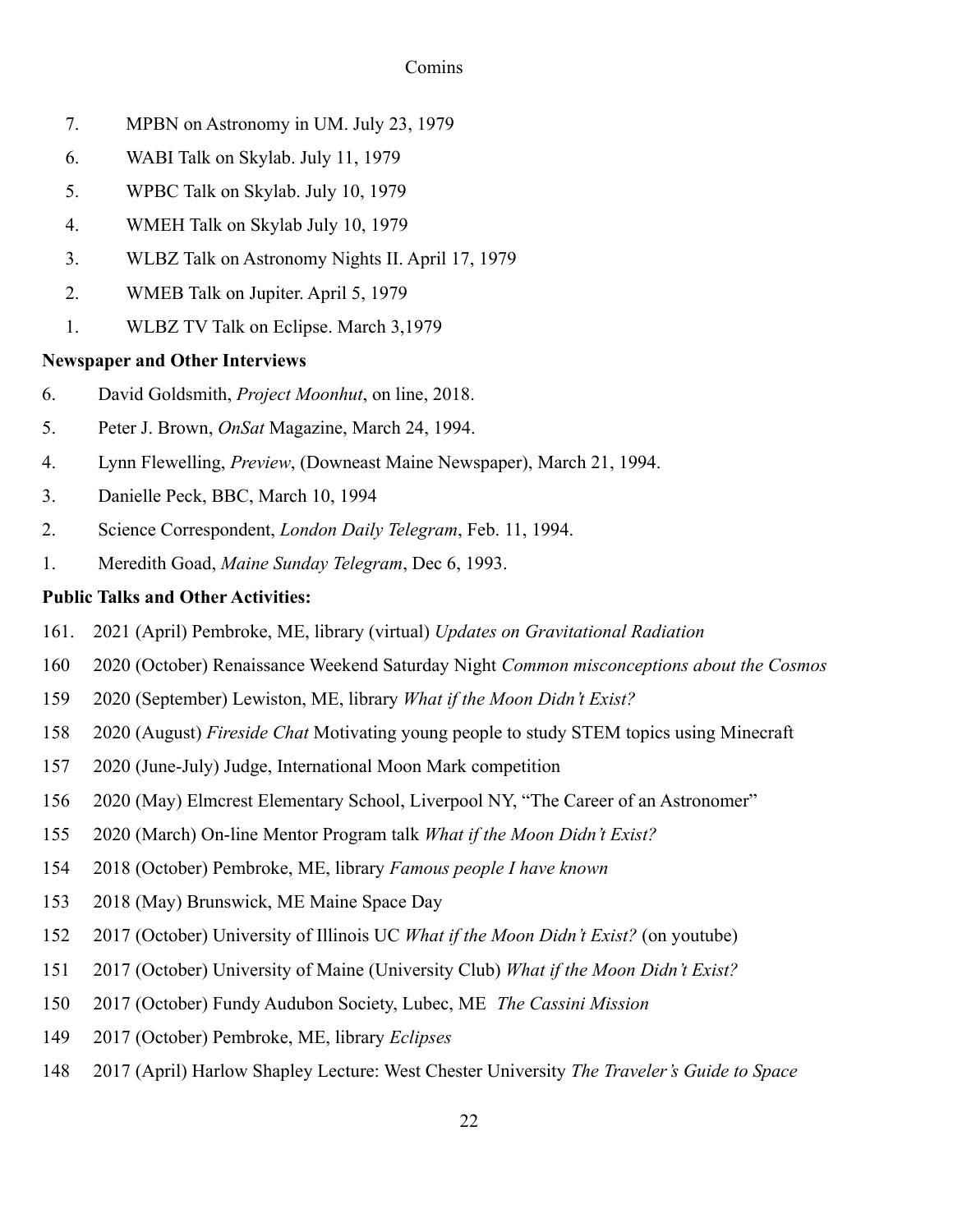- 147 2017 (April) Harlow Shapley Lecture: West Chester University *What if the Moon Didn't Exist?*
- 146 2017 (April) Harlow Shapley Lecture: West Chester University *Gravitational Radiation* (x3)
- 145 2017 (April) West Chester University (PA) *The Traveler's Guide to Space*
- 144 2016 (November) Pembroke, ME, library *Gravitational Radiation*
- 143 2016 (November) UM, consultant for play *Constellation*
- 142 2016 (October) Dirigo Pines *Gravitational Radiation*
- 141 2016 (September) Daytona Beach, FL, *What if the Moon Didn't Exist?*
- 140 2016 (September) Daytona Beach, FL, *Gravitational Radiation*
- 139 2016 (May) Brunswick, ME Maine Space Day
- 138 2016 (April) UM Physics colloquium *Gravitational Radiation*
- 137 2015 (September) Audubon Talk *Pluto*
- 136 2015 (September) Jessup Memorial Library, *What if the Earth were a Moon?*
- 135 2014 (September) Audubon Talk *What Really Causes the Tides*
- 134. 2014 (September) Maine Astronomy Club *What if the Moon Didn't Exist?*
- 133 2014 (September) Dirigo Pines *Life on Other Planets*
- 132 2014 (May) Auburn, ME Maine Space Day
- 131. 2014 (March) UM Math Department *The (Correct Explanation of) Tides*
- 130. 2013 (September) Audubon Talk *The Big Bang and evolution of the Universe*
- 129. 2013 (June) Geneva, NY *What if the Earth Had Two Moons?*
- 128. 2013 (May) Lewiston, ME Maine Space Day
- 127. 2013 (March) St. Cloud, MN, *Misconceptions about Astronomy* and *What if the Moon Didn't Exist?*
- 126. 2012 (November) Audubon Talk, *The Sun and Stellar Evolution*
- 125. 2012 (September) Orono High School, *Space Travel*
- 124. 2012 (September) Lunar Planetary Institute *Moon*
- 123. 2012 (May) Maine Space day
- 122. 2011 (November) Audubon Talk *Hazards of Space Travel*
- 121. 2011 (October) Brunswick, ME library, *Travel to Mars*
- 120. 2011 (April) Harlow Shapley lecture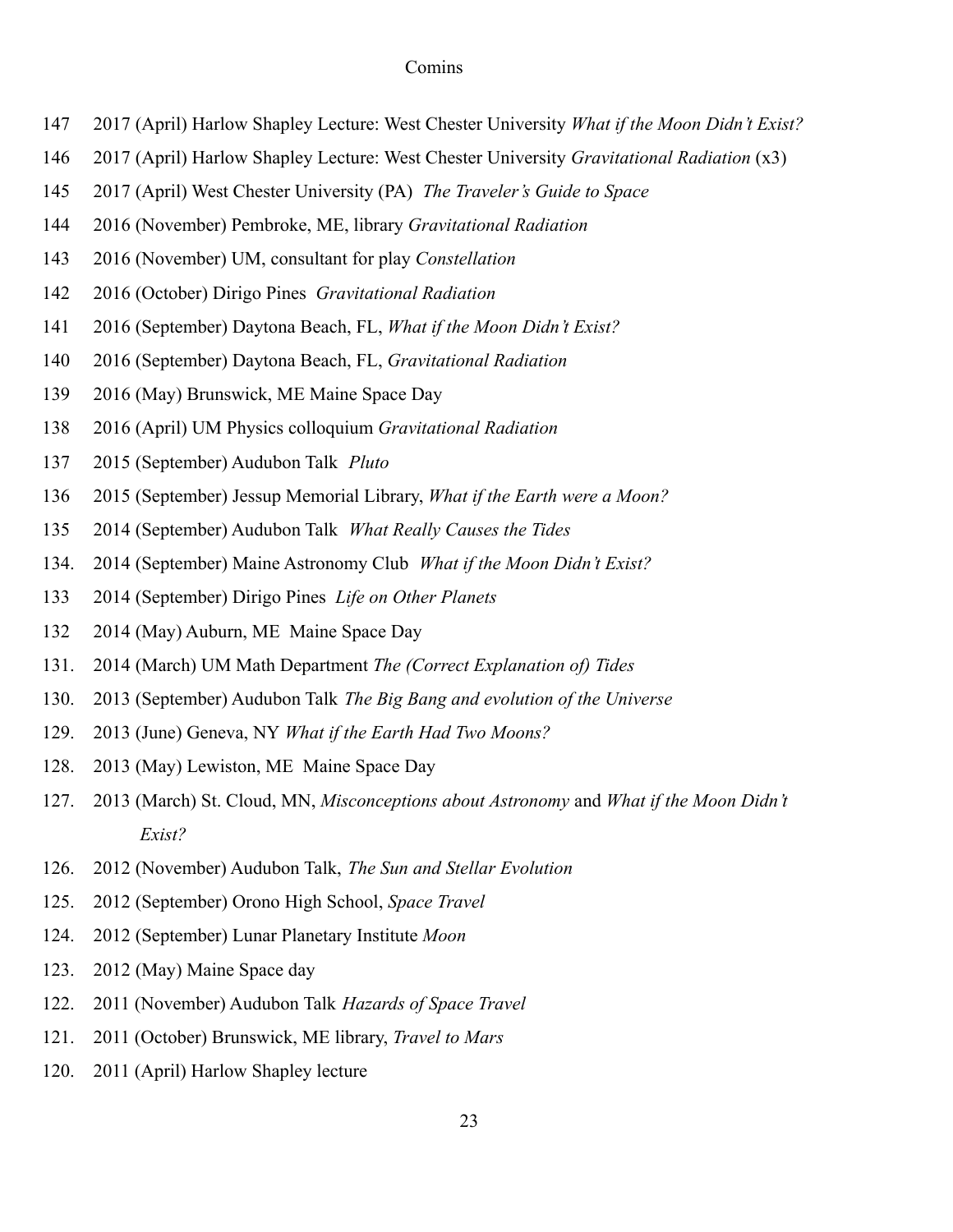- 119. 2011 (March) NCS AAPT, Raleigh, NC *Tides*
- 118. 2011 (January) Dirigo Pines, Orono, ME *What if the Earth had two moons?*
- 117. 2011 (May) SUNY Potsdam, Potsdam, NY *Misconceptions in Astronomy* and *What if the Moon Orbited Backwards?*
- 116. 2010 (November) *Are we alone in the universe?* Debate with Father Jose Funes, Vatican astronomer, Festival of Ideas, Edmonton, Alberta
- 115. 2010 (May) Maine Space Day, Bath, ME
- 114. 2010 (March) "What if the Earth were a moon?" Pisgah Astronomical Research Institute, Charleston, NC
- 113. 2010 (March) Harlow Shapley lecture, Guilford Technical Comm. Coll, Greensboro, NC. Science Errors on TV: A Personal Story?"
- 112. 2009 (November) Audubon Society *New Planet Formation*
- 111. 2009 (October) Harlow Shapley Lecture, Keystone College, La Plume, PA *What if the Moon Didn't Exist?*
- 110. 2009 (September) Bangor High School, *Astronomy*
- 109. 2009 (April) Maine Space Day, Windham, ME
- 108. 2009 (March) College of the Atlantic, *Why the Sun shines*
- 107. 2008 (November) Audubon Society *Mars Lander*
- 106. 2008 (July) "Astronomy Misconceptions" Penobscot Valley Stargazers, Brewer, ME
- 105. 2008 (February) *History Channel* interview
- 104 2007 (October) Portsmouth, NH, show for *History Channel*
- 103. 2007 (October) Audubon Society, *Hazards of Space Travel*
- 102. 2007 (October) Bog Boardwalk, Bangor ME talk for Penobscot Valley Stargazers
- 101. 2007 (September) Book signing, University of Maine bookstore
- 100. 2007 (August) filmed a TV show on the Moon
- 99. 2007 (May) Space Day, Brunswick, ME 5 talks
- 98. 2006 (August) appeared in TV show "What if the Moon Didn't Exist" aired on several networks
- 97. 2005 (Apr) First Western speaker at the Friday club of Mitsubishi Presidents and CEOs, Tokyo, Japan
- 96. 2005 (February) Bangor Power Squadron, talk on Common Misconceptions about Science.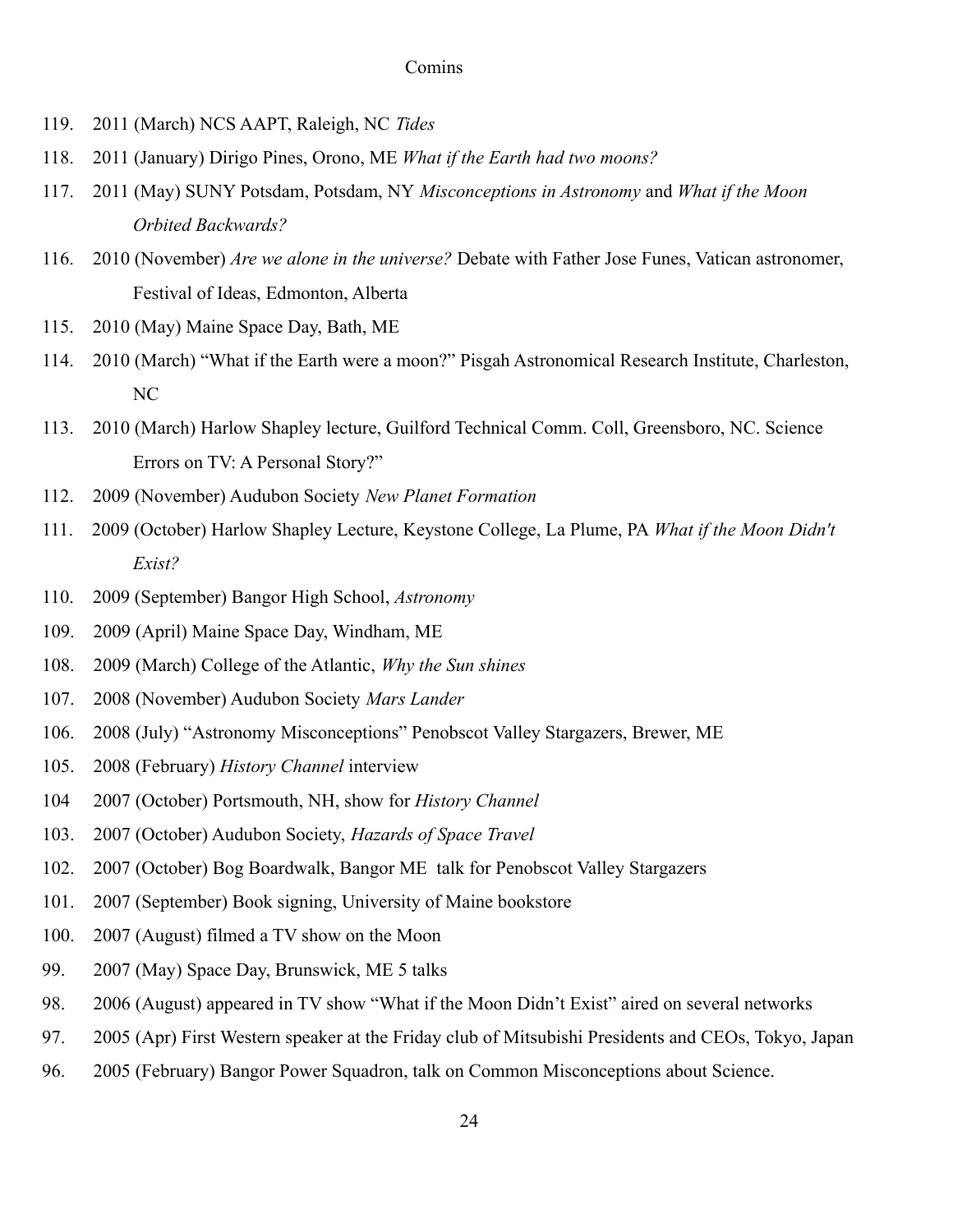- 95. 2005 (Jan.) Mitsubishi World Expo Pavilion consultation, Tokyo, Japan.
- 94. 2004 (Oct) Audubon Society of Downeast Maine, "Latest results of Mars and Saturn Missions"
- 93. 2004 (Feb) Orono Public Library, "Misconceptions about Astronomy."
- 92. 2003 (March) Harlow Shapley Lectures (2) MSSM, Limestone, ME
- 91. 2003 (November) Harlow Shapley Lectures (3), SUNY Ulster County, Stone Ridge, NY
- 90. 2003 (October) Lecture, Bangor High School
- 89. 2003 (September) Audubon Society of Downeast Maine, "Black Holes"
- 88. 2003 (March) Castine Men's Club, "Astronomy Misconceptions."
- 87. 2003 (May) Bangor Paddle Club, "Tides."
- 86. 2003 (March) "Astronomy Misconceptions," Castine Men's Club.
- 85. 2003 (February) Misconceptions about Astronomy," Orono Public Library.
- 84. 2002 (December) "A World of Misconceptions," Nature Club of Brewer, ME.
- 83. 2002 (December) "Insights into Astronomy," Masonic Temple, Bangor, ME.
- 82. 2002 (November) "Common Misconceptions about Astronomy," Blue Hill Audubon Society, Blue Hill, ME.
- 81. 2002 (September) "The Fate of the Sun," Schoodic Chapter, Maine Audubon, Calais, ME.
- 80. 2002 (September) Audubon Society of Downeast Maine, Calais, "Fate of the Universe."
- 79. 2002 (September) Consulting, Bangor High School, telescope project.
- 78. 2002 (October) Judging, High School math competition, Old Town HS.
- 77. 2002 (November) Blue Hill Audubon Society, Blue Hill, "Common Misconceptions about Astronomy."
- 76. 2002 (December) Masonic Temple, Bangor, "Insights into Astronomy."
- 75. 2002 (December) Nature Club, Brewer, "A World of Misconceptions."
- 74. 2002 (May) "Misconceptions About Astronomy," Job Corps, Bangor, ME
- 73. 2001 (September) "The Effects of Tsunamis," Schoodic Chapter, Maine Audubon, Calais, ME.
- 72. 2001 (April) "Misconceptions About Astronomy," "Gravitational Radiation," and "What If The Moon Didn't Exist?" SUNY Fredonia, Fredonia, NY
- 71. 2000 (September) "The Fate of the Universe," Schoodic Chapter, Maine Audubon, Calais, ME.
- 70. 2000 (April) *What If the Moon Didn't Exist?* and "Black holes," Unity College, Unity, ME.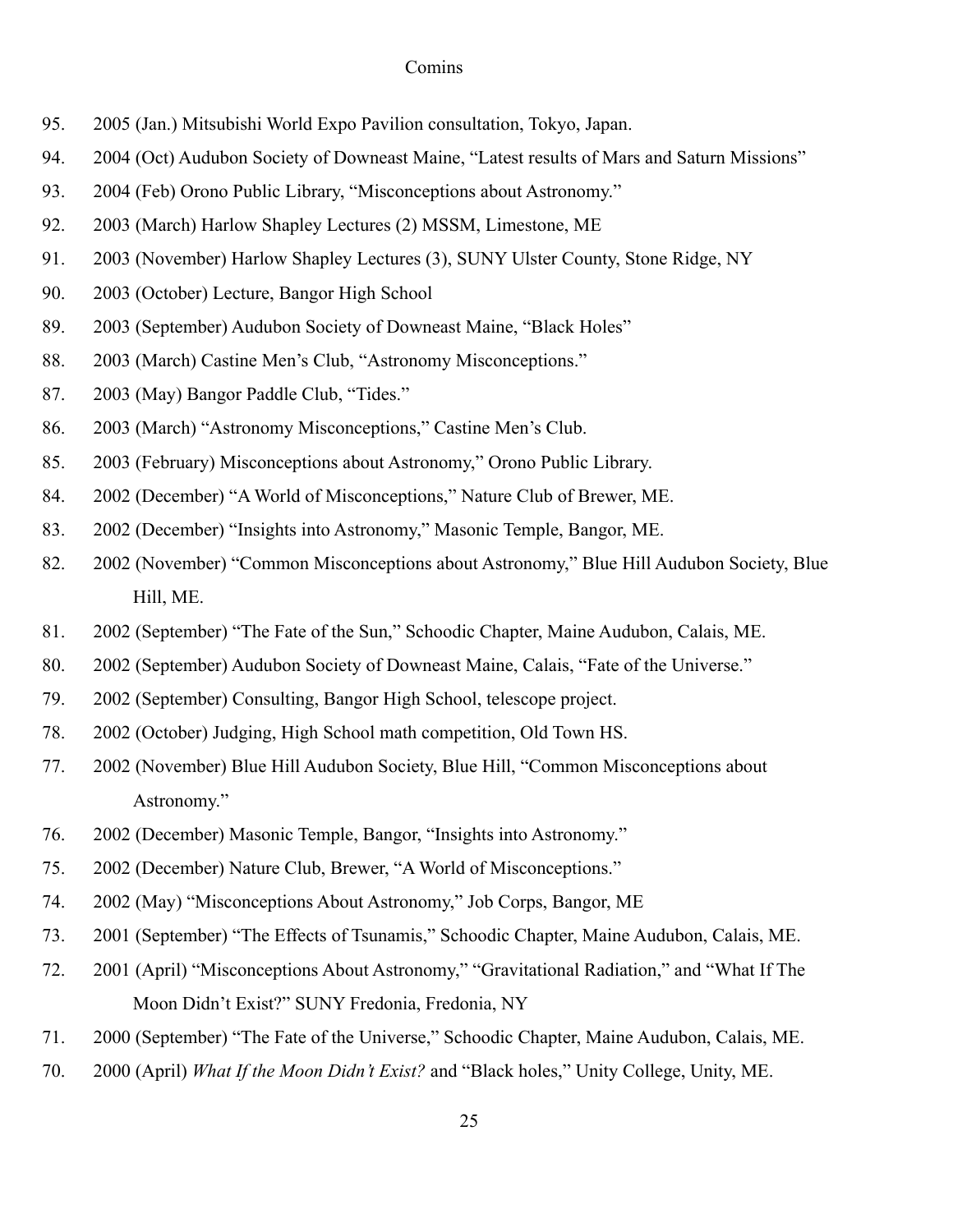- 69. 2000 (March) *What If the Moon Didn't Exist?,* "History of an Astronomical Discovery," and "Computer Models of Galaxies," Deerfield Academy, Deerfield, MA.
- 68. 1999 (Sept) "Living in Outer Space," Down East Chapter of the Maine Audubon Society, Calais, ME.
- 67. 1999 (Oct) Talk on "Writing Nonfiction," at  $5<sup>th</sup>$  Street School, Bangor, ME.
	- 66. 1998 (Sept) Talk on "The Fate of the Universe," Downeast Chapter of the Maine Audubon Society, Calais, ME.
	- 65. 1998 (Sept) Talks on "Misconceptions about Cosmology," and "What If The Moon Didn't Exist?" Bennington College, VT, Harlow Shapley Visiting Lectureship.
	- 64. 1998 (April) Talks on *What If the Moon Didn't Exist?* "Misconceptions in Astronomy," and "Gravitational Wave Detectors," University of Northern Michigan. Harlow Shapley Visiting Lectureship.
	- 63. 1997 (December) Public lecture and book signing, American Museum of Natural History, New York, NY
- 62. 1997 (Dec) Talk on "Hubble Space Telescope Update," Kiwanis, Brewer, ME.
	- 61. 1997 (Sept) Talk on "Ozone Depletion," Down East Chapter of the Maine Audubon Society, Calais, ME.
	- 60. 1996 (Sept) Talk on "Comets, Meteoroids, and Asteroids," Down East Chapter of the Maine Audubon Society, Calais, ME.
- 59. 1996 (April) Book signing, The Intimate Bookstore, Chapel Hill, NC
	- 58. 1996 (April) Public lecture and book signing, Morehead Planetarium, Chapel Hill, NC
	- 57. 1995 (Sept) Talk on "The Hubble Space Telescope," Down East Chapter of the Maine Audubon Society, Calais, ME.
	- 56. 1994 (Sept) Talk on "Accuracy in Science Over the Ages," Down East Chapter of the Maine Audubon Society, Calais, ME.
	- 55. 1994 (July) National Audubon Society, Portland, ME
	- 54. 1994 (May) Maine State Physics Teachers meeting, Orono, ME
	- 53. 1994 (May) Keynote Address/Maine Science and Math Teachers Assoc. annual meeting, The Samoset, Rockland, ME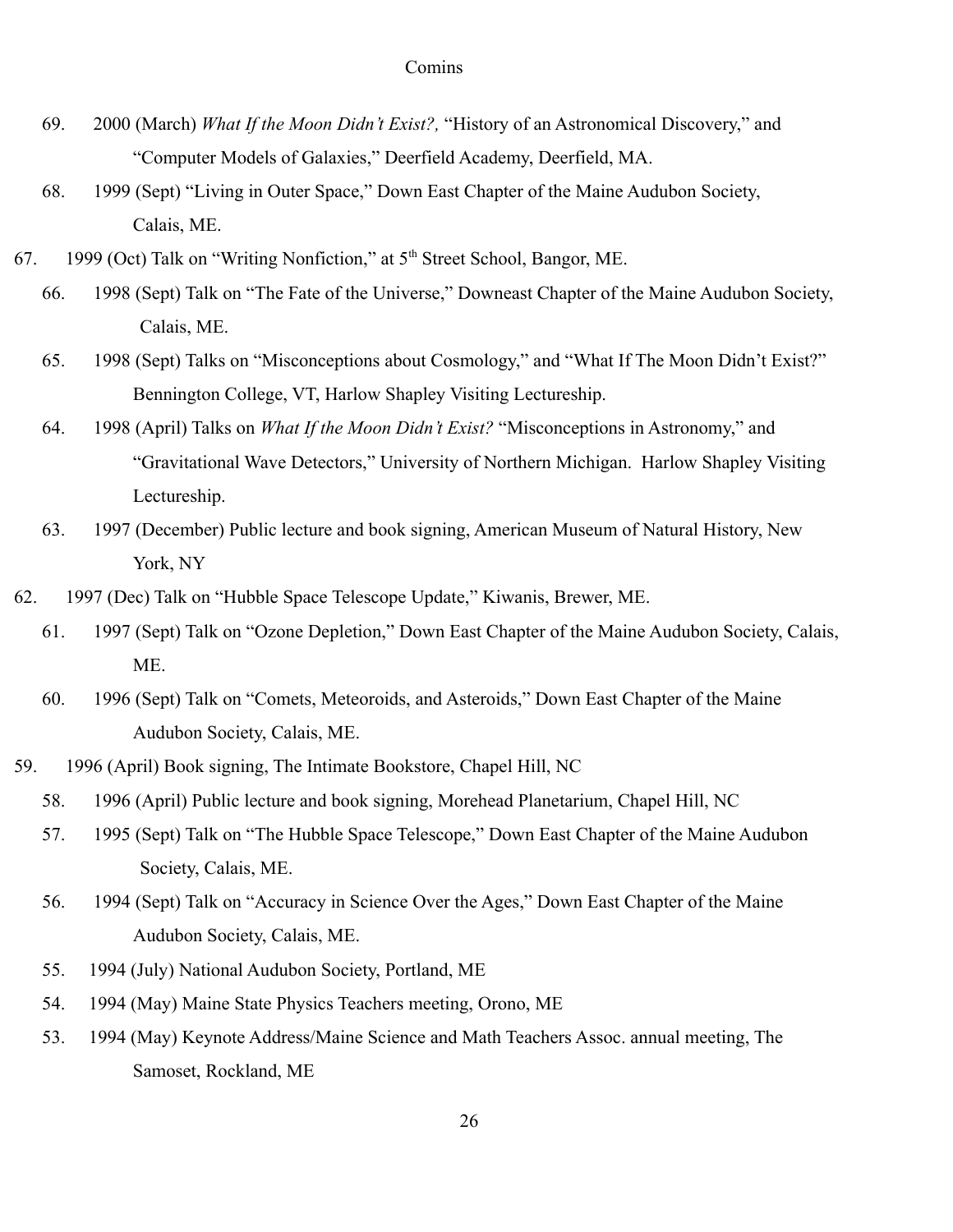- 52. 1994 (April) Support for Science Students meeting, Orono, ME
- 51. 1994 (April) Book signing, Univ. of Maine Bookstore, Orono, ME
	- 50. 1994 (March) Lecture, Orono/Old Town Kiwanis Club
	- 49. 1994 (February) Book signing, Border's Bookstore, Framingham, MA.
	- 48. 1994 (February) Book signing, Boston Museum of Science
	- 47. 1994 (January) Book signing, Olsen's Books, Washington, D.C.
	- 46. 1993 (November) Public Lecture on the book and signing, Griffith Park Observatory, Hollywood, CA
	- 45. 1993 (June) Talk on "Misconceptions in Physics and Astronomy," Maine Physics Teachers Meeting, Orono, ME.
- 44. 1993 (May) Talk on myths in astronomy at the Eddington, ME elementary school.
	- 43. 1993 (April) Harlow Shapley lectures at Jamestown Community College, Jamestown, N.Y. including talk on 'What If The Moon Didn't Exist?"
	- 42. 1993 (February) University of Maine, Panel discussion on whether U.S. should establish space station Freedom.
	- 41. 1993 (January) University of Maine Panel discussion on whether life exists elsewhere in the universe,
- 40. 1993 (December) Book signing, Univ. of Maine Bookstore, Orono, ME
	- 39. 1992 (September) Talk on "Misconceptions in Astronomy," Down East Chapter of the Maine Audubon Society, Calais, ME.
- 38. 1992 (May) "This Year in Astronomy," to Maine Physics Teachers Association.
	- 37. 1991 (September) Talk on "What the Earth Would be Like if it Were Closer to the Center of the Milky Way Galaxy," Down East Chapter of the Maine Audubon Society, Calais, ME.
	- 36. 1990 (September) Talk on "The Earth Without a Moon," Down East Chapter of the Maine Audubon Society, Calais, ME.
- 35. 1990 (March) Harlow Shapley lectures at Bristol Community College, Fall River, MA.
	- 34. 1989 (September) Talk on Extinction of the Dinosaurs, Down East Chapter of the Maine Audubon Society, Calais, ME.
- 33. 1988 (November) Harlow Shapley lectures at Gustavus Adolphus College, Minnesota.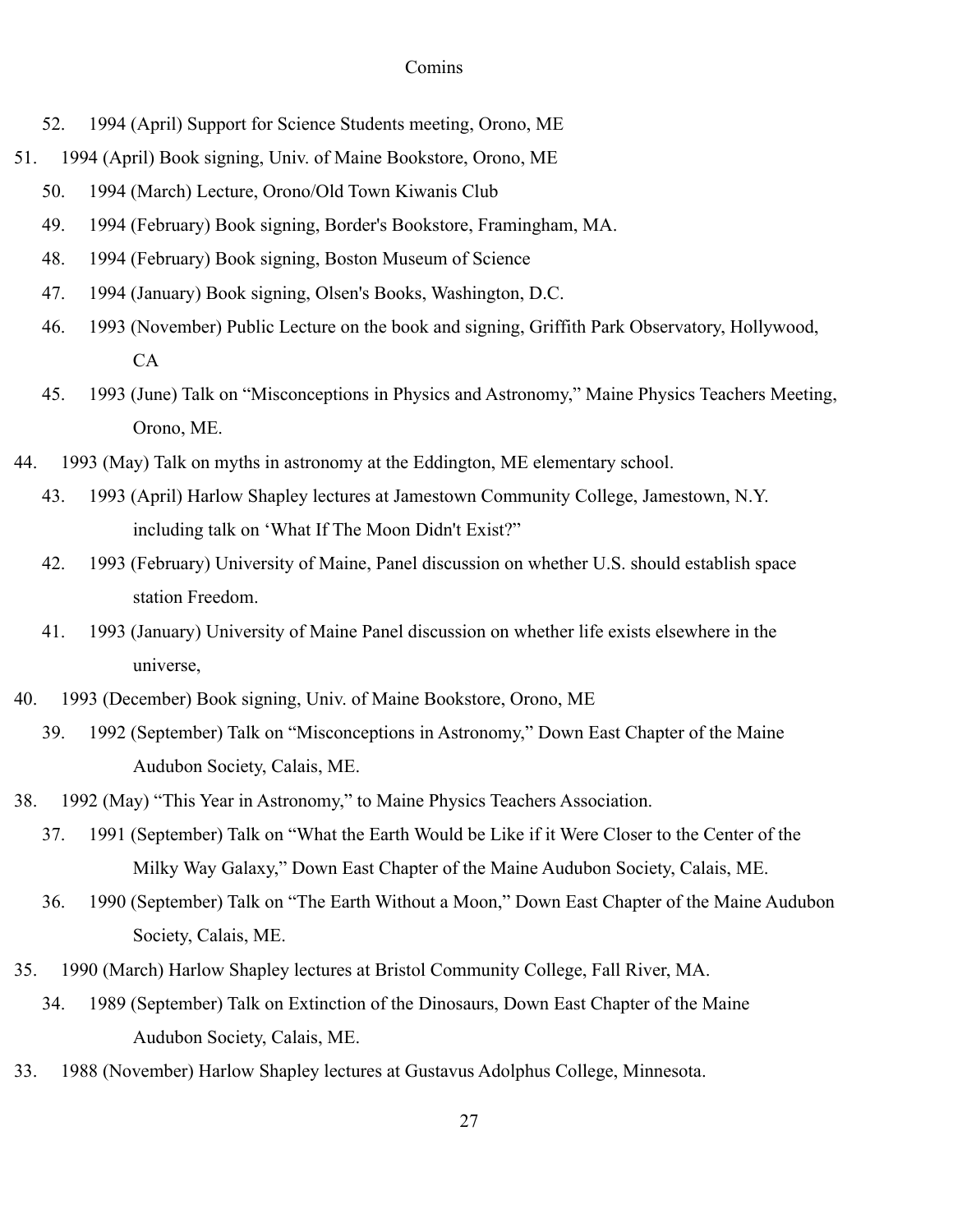- 32. 1987 (September) Talk on Gravity Wave Experiments, Audubon Society, Calais, Maine.
- 31. 1987 (April) 3 Harlow Shapley lectures at Lyndon State College, Vermont.
- 30. 1987 (February) 2 Harlow Shapley lectures in New Brunswick, Canada.
- 29. 1986 (December) Talk on Uranus, Kiwanis Club, Bangor, Maine.
- 28. 1986 (November) Public Lecture on Big Bang Cosmology, Univ. of Maine.
- 27. 1986 (September) Talk on Aurora Borealis, Audubon Society, Calais, Maine.
- 26. 1986 (April) 3 Harlow Shapley lectures, Framingham State College, Framingham, MA.
- 25. 1986 (March) Cruise Ship **Ocean Princess**, Ship's Astronomer for Halley's Comet Cruise.
- 24. 1986 (February) Talk on Halley's Comet, Nat. Audubon Society, Southwest Harbor, ME.
- 23. 1985 (September) Talk on Halley's comet, Kiwanis, Orono, ME.
- 22. 1985 (February) three Harlow Shapley lectures, Youngstown State Univ., Youngstown, OH.
- 21. 1984 (October) Talk on Nuclear Winter, University of Maine.
- 20. 1984 (April) two Public lectures in planetarium on black holes and cosmology.
- 19. 1984 (March) two Public Lectures on Saturn and Jupiter, at 'Astronomy Nites', Orono, ME.
- 18. 1983 (November) Telescope Techniques, Mount Desert Island, ME.
- 17. 1983 (February) Talk to Scouts on Planets and Stars, Maine.
- 16. 1982 (December) Talk of galaxies, Nokomis High School, Maine.
- 15. 1982 (April) Talk on Cosmology and Black Holes to Women's club of Orono.
- 14. 1982 (January) Talk on Voyager Missions to Kiwanis, Orono, Maine.
- 13. 1982 (January) Talk on Cosmology to Kiwanis, Hampden, Maine.
- 12. 1981 (October) Talk on Voyager Space Missions to Lionette's Club, Bangor, Maine
- 11. 1981 (March) resource for *Reader's Digest* on Astronomy in Maine.
- 10. 1980 (November) Bucksport Career Day Speaker.
- 9. 1979 (November) Talk on Cosmology at Nokomis High School.
- 8. 1979 (July-August) Talks on Astronomy for National Park Service, Cadillac MT.
- 7. 1979 (April) Astronomy Nights II at UM, Public Astronomy on Campus. Arranged by me.
- 6. 1979 (February) Observatory Night for Boy Scouts.
- 5. 1979 (January) Talk on Astronomy to Boy Scouts, Orono.
- 4. 1979 (January) Board member, and later VP, of Mount Desert Island Astronomical Association.